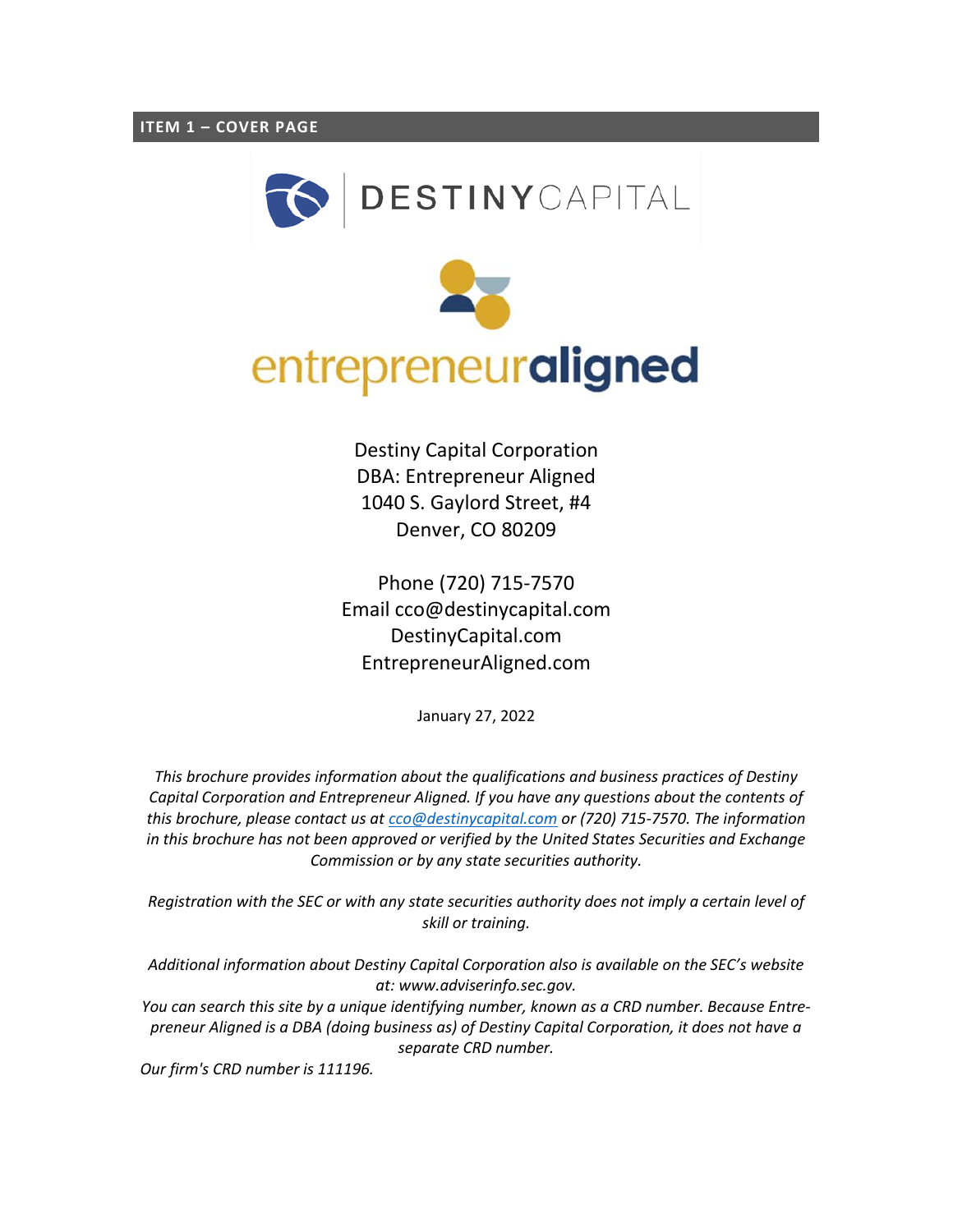## <span id="page-1-0"></span>**ITEM 2 – MATERIAL CHANGES**

#### **SUMMARY OF MATERIAL CHANGES**

This section of the Brochure will address only those "material changes" that have been incorporated since our last delivery or posting of this document on the SEC's public disclosure website (IAPD) www.adviserinfo.sec.gov.

The following changes were made since our last annual filing on March 30, 2021.

- Item 4, Advisory Business, We have entered into an agreement to provide investment consulting services to certain broker/dealers' customers ("Brokerage Customers") who provide written consent requesting to receive the firm's consulting services.
- Item 4, Advisory Business. The Firm now provides a wrap program for all discretionary accounts.
- Item 10, Other Financial Industry Activities and Affiliations, Destiny Capital does not accept commissions for insurance. Should the need arise for insurance implementation, we will refer our clients to an insurance professional who may work on a commission basis. Destiny Capital will not share in these commissions in any way and will not receive any referral fees.
- Item 10, Other Financial Industry Activities and Affiliations, Destiny Capital Securities ceased conducting business on December 31, 2021 and withdrew the registration from FINRA.
- Item 12, Brokerage Practices, has been updated to reflect our new clearing firm relationship with Fidelity Institutional Wealth Services.
- Item 15, Custody, Our Firm is deemed to have custody of clients' funds or securities when our clients have standing authorizations with their custodian to move money from their account to a third-party ("SLOA") and, under that SLOA, it authorizes Destiny Capital to designate the amount or timing of transfers with the custodian. The SEC has set forth a set of standards intended to protect client assets in such situations, which we follow.

**If you would like to request that a copy of any parts of the ADV be sent to you directly, please emai[l cco@destinycapital.com](mailto:cco@destinycapital.com) or call (720) 715-7570. The Form ADV Part 2A and Part 3 are both available on our websites: [www.destinycapital.com](file://///DCC-DC02/Home/Compliance/ADV/2018/www.destinycapital.com) and [www.entrepreneuraligned.com](http://www.entrepreneuraligned.com/)**

We encourage you to read this document in its entirety.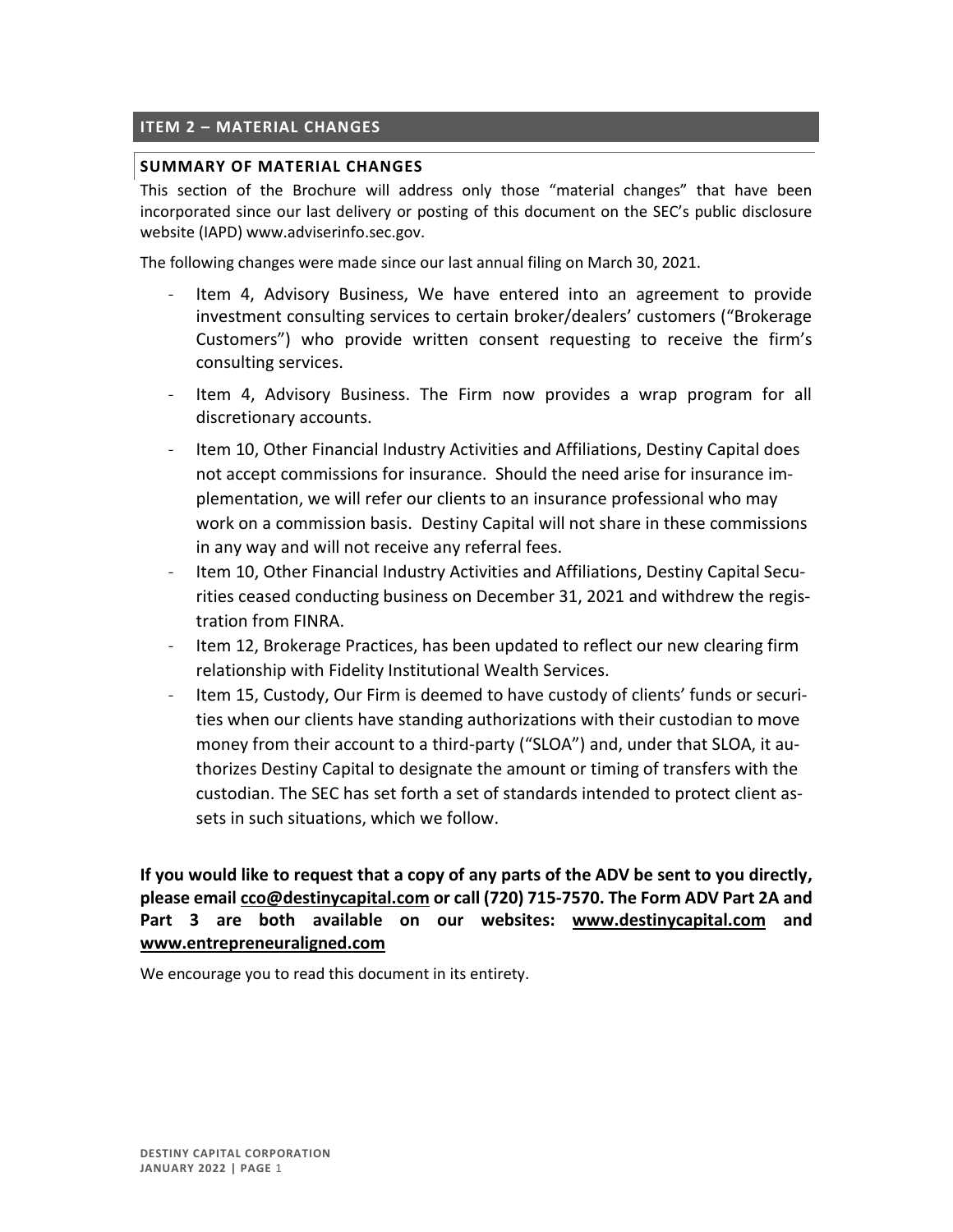# <span id="page-2-0"></span>**ITEM 3 – TABLE OF CONTENTS**

|                                                                                                                | $\pmb{0}$               |
|----------------------------------------------------------------------------------------------------------------|-------------------------|
|                                                                                                                | $\overline{\mathbf{1}}$ |
|                                                                                                                | $\overline{2}$          |
|                                                                                                                | $\overline{\mathbf{3}}$ |
|                                                                                                                | 6                       |
| ITEM 6 - PERFORMANCE BASED FEES AND SIDE-BY-SIDE MANAGEMENT_____________________                               | $\overline{9}$          |
|                                                                                                                | <u>9</u>                |
| ITEM 8 - METHODS OF ANALYSIS, INVESTMENT STRATEGIES AND RISK OF LOSS____________                               | <u>10</u>               |
| ITEM 9 - DISCIPLINARY INFORMATIONNALLY AND ANNOUNCEMENT CONTROL AND THE MANUSCRIP OF A LITEM OF A LITEM OF A L | <u>15</u>               |
| ITEM 10 - OTHER FINANCIAL INDUSTRY ACTIVITIES AND AFFILIATIONS UNDER AND ALL AND ASSESSMENT ASSESSMENT AND A T | 15                      |
|                                                                                                                | 16                      |
|                                                                                                                | 17                      |
|                                                                                                                | <u>20</u>               |
| ITEM 14 - CLIENT REFERRALS AND OTHER COMPENSATION                                                              | <u>21</u>               |
|                                                                                                                | 21                      |
|                                                                                                                | <u>22</u>               |
|                                                                                                                | 22                      |
|                                                                                                                | 23                      |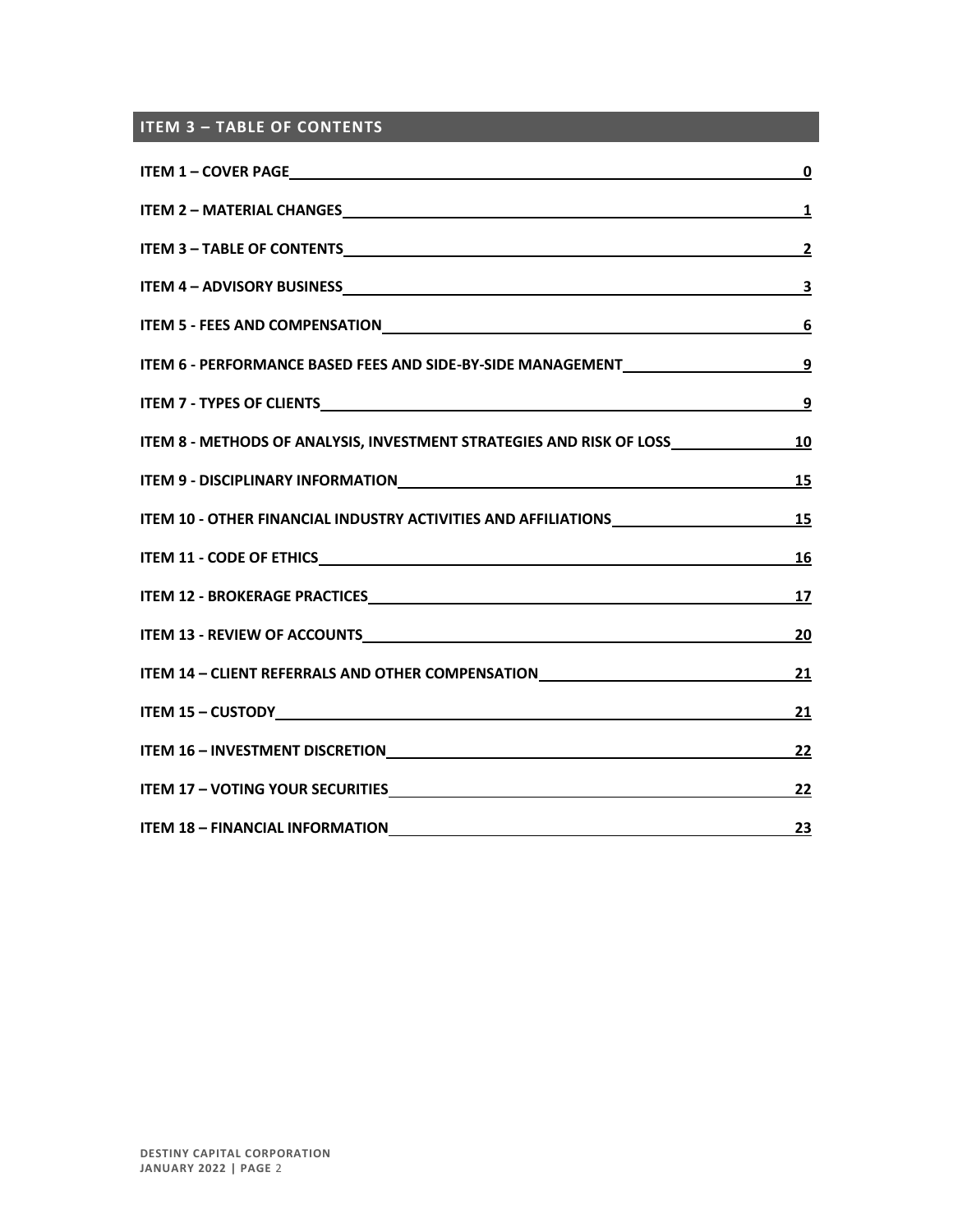### <span id="page-3-0"></span>**ITEM 4 – ADVISORY BUSINESS**

This Disclosure document is being offered to you by Destiny Capital Corporation ("Destiny Capital" or "Firm") (which also does business as Entrepreneur Aligned) about the investment advisory services we provide. It discloses information about our services and the way those services are made available to you, the client.

Our Firm became a registered investment adviser in 1988. The firm's principal owner (i.e., individuals and/or entities owning 25% or more of this firm).

Destiny Holdings, Inc., Owner

In addition, the owners of 25% or more of Destiny Holdings, Inc. are:

Jarrod Bryan Musick, CEO, President

Erin O'Neill is the Chief Compliance Officer.

We are committed to helping clients build, manage, and preserve their wealth. Our Firm provides services that help clients to achieve their stated financial goals. We will offer an initial complimentary meeting upon our discretion; however, investment advisory services are initiated only after you and Destiny Capital execute an Investment Management Agreement.

## **ENTREPRENEUR ALIGHED CLIENTS**

Destiny Capital Corporation, doing business as Entrepreneur Aligned, offers advisory services to High-Net-Worth Clients with relatively few or no assets to be invested in public markets. In addition to the services listed below under Financial Planning, and Individual Portfolio Management, Entrepreneur Aligned Clients receive the following services:

- Business Planning and Consulting
- Business exit planning
- Investment Thesis that includes business interests, real estate, public markets, collectibles, etc.
- Center of Influence coordination
- Family values discussion and statement of intent

#### **INVESTMENT AND WEALTH MANAGEMENT AND SUPERVISION SERVICES**

Destiny Capital and Entrepreneur Aligned manage advisory accounts on a discretionary basis. For discretionary accounts, once we have determined a profile and investment plan with a client, we will execute the day-to-day transactions without seeking prior client consent but within the expected investment guidelines. We may accept accounts with certain restrictions if circumstances warrant. We primarily allocate client assets among cash, individual stocks, bonds, exchange traded funds ("ETFs"), options, mutual funds and other public or investments. We generally invest Client's cash balances in money market funds, government backed debt instruments. Ultimately, we try to achieve the highest return on our client's cash balances through relatively low-risk and conservative investments. In most cases, at least a partial cash balance will be maintained in a money market account so that our firm may debit advisory fees for our services related to this service. All of which are considered asset allocation categories for the client's investment strategy.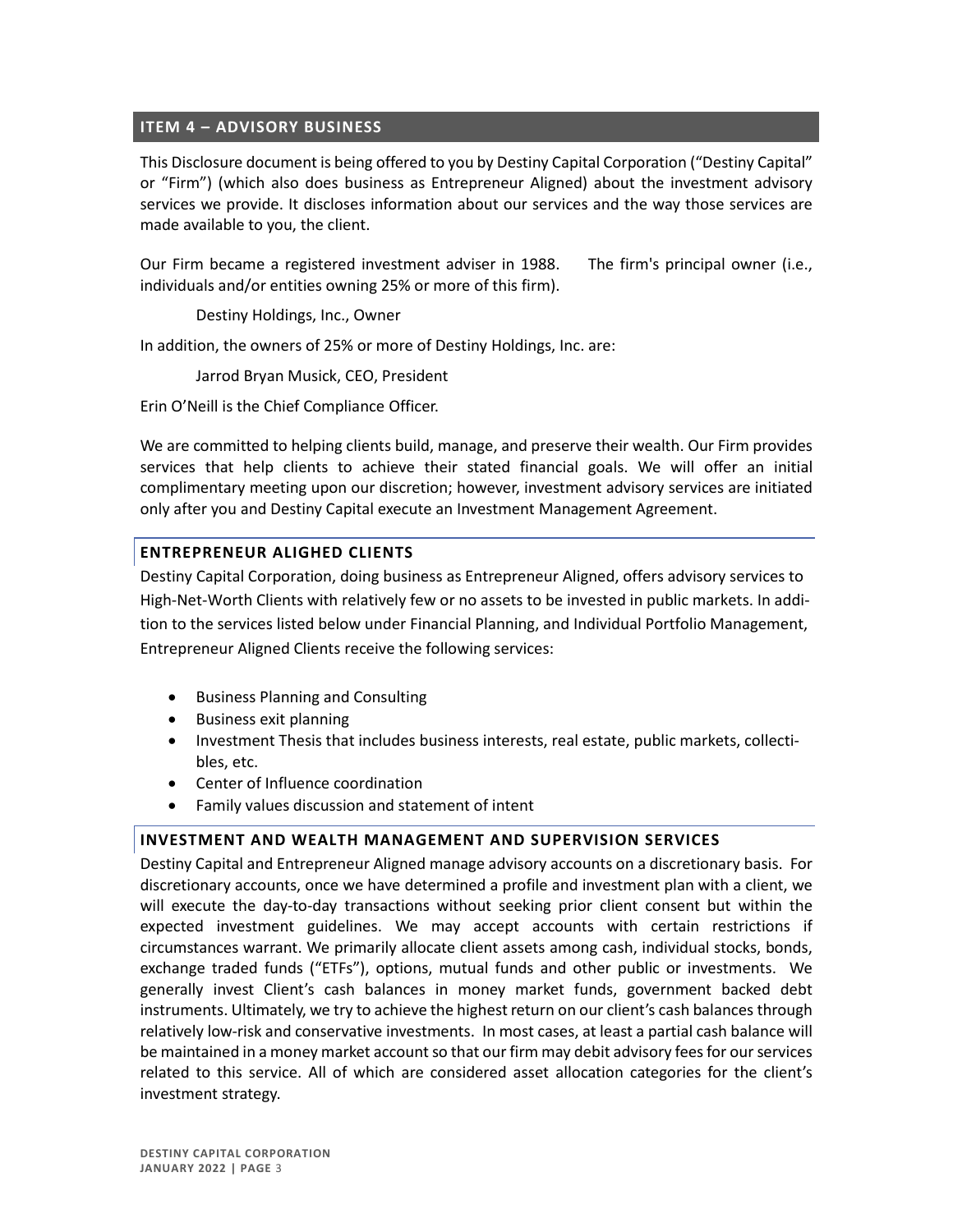Portfolios will be designed to meet a particular investment goal, determined to be suitable to the client's circumstances. Once the appropriate portfolio has been determined, portfolios are continuously and regularly monitored, and if necessary, rebalanced based upon the client's individual needs, stated goals and objectives.

During personal discussions with clients, we determine the client's objectives, time horizons, risk tolerance, and liquidity needs. As appropriate, we also review a client's prior investment history, as well as family composition and background. Based on client needs, we develop a client's personal profile and investment plan. We then create and manage the client's investments based on that policy and plan. It is the client's obligation to notify us immediately if circumstances have changed with respect to their goals.

Once we have determined the types of investments to be included in a client's portfolio and have allocated the assets, we provide ongoing investment review and management services.

With our discretionary relationship, we will make changes to the portfolio, as we deem appropriate, to meet client financial objectives. We trade these portfolios based on the combination of our market views and client objectives, using our investment process. We tailor our advisory services to meet the needs of our clients and seek to ensure that your portfolio is managed in a manner consistent with those needs and objectives. Clients have the ability to leave standing instructions with us to refrain from investing in particular industries or invest in limited amounts of securities.

In all cases, clients have a direct and beneficial interest in their securities, rather than an undivided interest in a pool of securities. We do have limited authority to direct the Custodian to deduct our investment advisory fees from your accounts, but only with the appropriate written authorization from clients.

Where appropriate, we provide advice about any type of legacy position held in client portfolios. Typically, these are assets that are ineligible to be custodied at our primary custodian. Clients will engage us to advise on certain investment products that are not maintained at their primary custodian, such as variable life insurance, annuity contracts, and assets held in employer sponsored retirement plans and qualified tuition plans (i.e., 529 plans).

You are advised and are expected to understand that our past performance is not a guarantee of future results. Certain market and economic risks exist that adversely affect an account's performance. This could result in capital losses in your account.

Disclosure Regarding Rollover Recommendations

A client or prospect leaving an employer typically has four options regarding an existing retirement plan (and may engage in a combination of these options): (i) leave the money in the former employer's plan, if permitted, (ii) roll over the assets to the new employer's plan, if one is available and rollovers are permitted, (iii) rollover to an Individual Retirement Account ("IRA"), or (iv) cash out the account value (which could, depending upon the client's age, result in adverse tax consequences). Our Firm may recommend an investor roll over plan assets to an IRA for which our Firm provides investment advisory services. As a result, our Firm and its representatives may earn an asset-based fee. In contrast, a recommendation that a client or prospective client leave their plan assets with their previous employer or roll over the assets to a plan sponsored by a new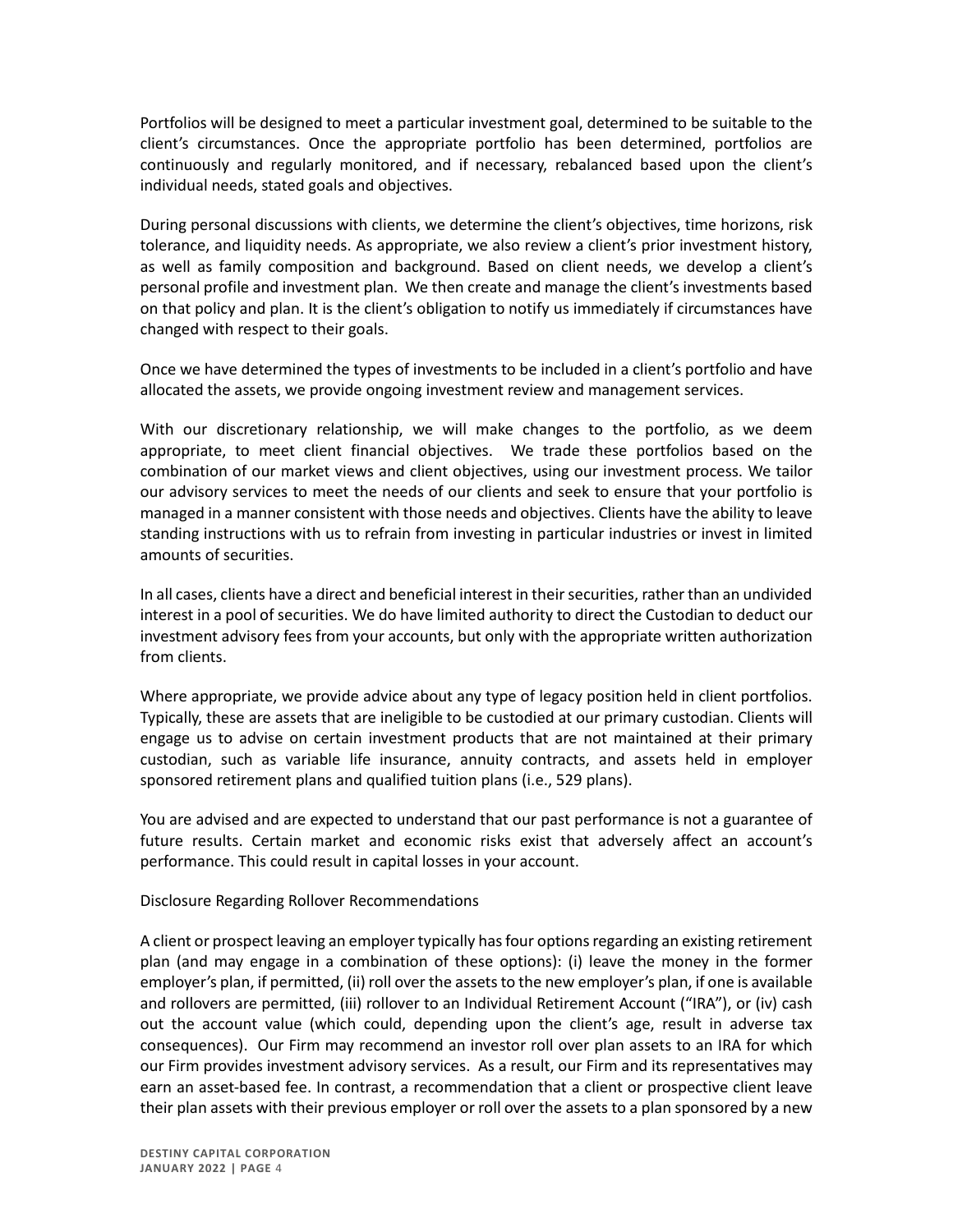employer will generally result in no compensation to our Firm. Our Firm therefore has an economic incentive to encourage a client to roll plan assets into an IRA that our Firm will manage, which presents a conflict of interest. To mitigate the conflict of interest, there are various factors that our Firm will consider before recommending a rollover, including but not limited to: (i) the investment options available in the plan versus the investment options available in an IRA, (ii) fees and expenses in the plan versus the fees and expenses in an IRA, (iii) the services and responsiveness of the plan's investment professionals versus those of our Firm, (iv) protection of assets from creditors and legal judgments, (v) required minimum distributions and age considerations, and (vi) employer stock tax consequences, if any. All rollover recommendations are also reviewed by our Firm's Chief Compliance Officer and remains available to address any questions that a client or prospective client has regarding this disclosure.

We are fiduciaries under the Investment Advisers Act of 1940 and when we provide investment advice to you regarding your retirement plan account or individual retirement account, we are also fiduciaries within the meaning of Title I of the Employee Retirement Income Security Act and/or the Internal Revenue Code, as applicable, which are laws governing retirement accounts. We have to act in your best interest and not put our interest ahead of yours. At the same time, the way we make money creates some conflicts with your interests.

#### **FINANCIAL PLANNING**

We provide financial planning as part of our investment management program. Through the financial planning process, our team strives to engage our clients in conversations around the client's goals, objectives, priorities, vision, and legacy – both for the near term as well as for future generations. With the unique goals and circumstances of each client in mind, our team will offer financial planning ideas and strategies to address the client's holistic financial picture, including estate, income tax, charitable, cash flow, wealth transfer, and client legacy objectives. Our team partners with our client's other advisors (CPAs, Enrolled Agents, Estate Attorneys, Insurance Brokers, etc.) to ensure a coordinated effort of all parties toward the client's stated goals. Such services include various reports on specific goals and objectives or general investment and/or planning recommendations, guidance to outside assets, and periodic updates.

Our specific services in preparing your plan may include:

- Review and clarification of your financial goals
- **EXEL** Assessment of your overall financial position including cash flow, balance sheet, investment strategy, risk management, and estate planning
- **•** Creation of a unique plan for each goal you have, including personal and business real estate, education, retirement or financial independence, charitable giving, estate planning, business succession, and other personal goals
- **EXE** Development of a goal-oriented investment plan, with input from various advisors to our clients around tax suggestions, asset allocation, expenses, risk, and liquidity factors for each goal. This includes IRA and qualified plans, taxable, and trust accounts that require special attention
- Design of a risk management plan including risk tolerance, risk avoidance, mitigation, and transfer, including liquidity as well as various insurance and possible company benefits; and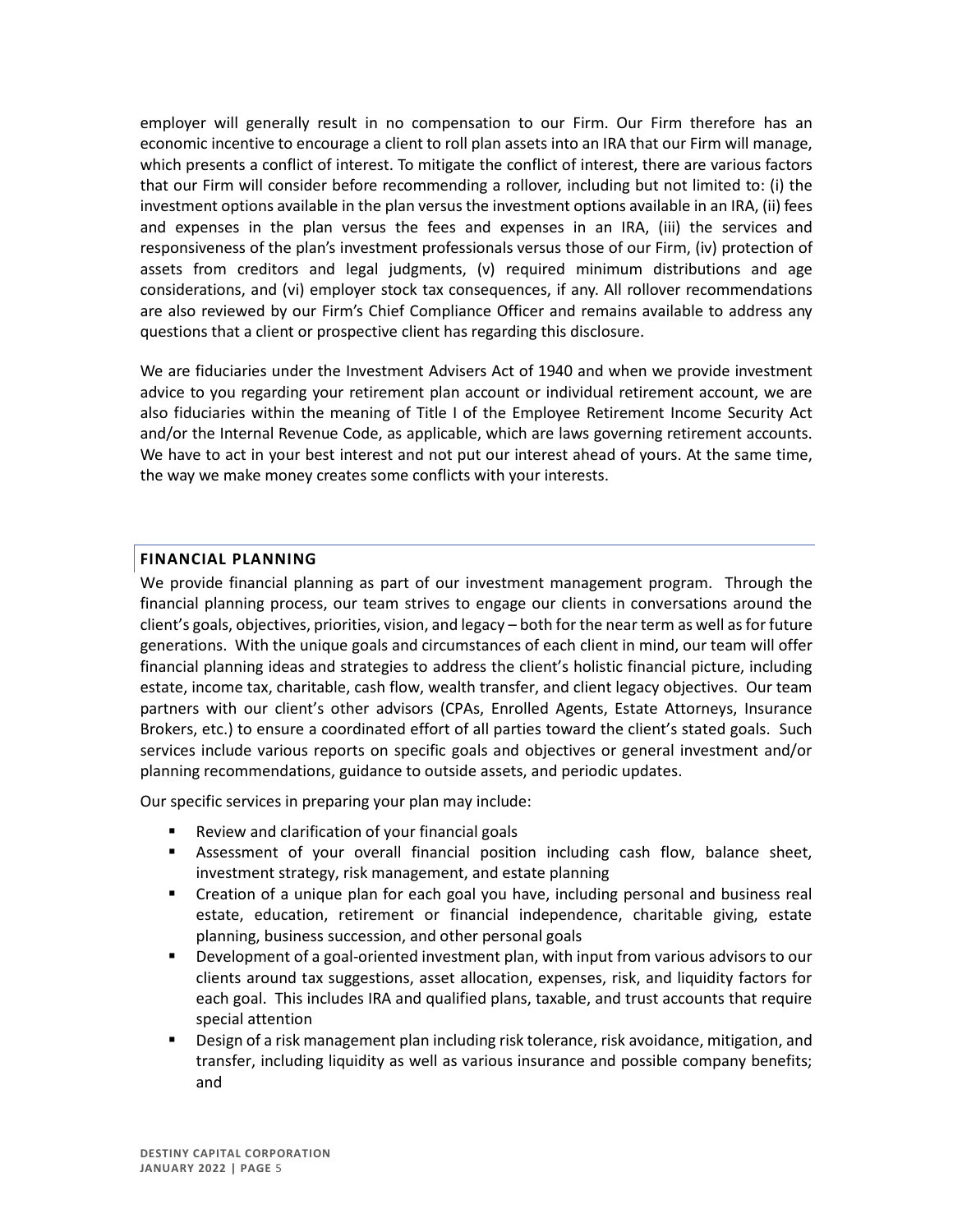▪ Crafting and implementation of, in conjunction with your estate and/or corporate attorneys as tax adviser, an estate plan to provide for you and/or your heirs in the event of an incapacity or death.

We also provide general non-securities advice on topics that may include tax and cash flow planning, estate planning, and business planning.

Financial Planning recommendations are not limited to any specific product or service offered by a broker-dealer or insurance company. All recommendations are specific to client circumstances.

### **CONSULTING SERVICES**

We also provide clients investment advice on a more-limited basis on one or more isolated areas of concern such as estate planning, real estate, retirement planning, or any other specific topic. Additionally, we provide advice on non-securities matters about the rendering of estate planning, insurance, real estate, and/or annuity advice or any other business advisory / consulting services for equity or debt investments in privately held businesses. In these cases, clients will be required to select their own investment managers, custodian, and/or insurance companies for the implementation of consulting recommendations. If client needs include brokerage and/or other financial services, we will recommend the use of one of several investment managers, brokers, banks, custodians, insurance companies, or other financial professionals ("Firms"). Consulting clients must independently evaluate these Firms before opening an account or transacting business and have the right to effect business through any firm they choose. Clients have the right to choose whether or not to follow the consulting advice provided.

**Financial Institution Consulting Services** Destiny Capital provides investment consulting services to certain broker/dealers' customers ("Brokerage Customers") who provide written consent requesting to receive the firm's consulting services. Brokerage Customers have entered into a written advisory agreement with Destiny Capital.

### **WRAP FEE PROGRAMS**

Destiny Capital is the sponsor and manager of the Destiny Capital Wrap Program (the "Program"), a wrap fee program (i.e., an arrangement where brokerage commissions and transaction costs are absorbed by the Firm). The fee covers transaction costs or commissions resulting from the management of your accounts, however, most investments trade without transaction fees today, so our payment of these and other incidental custodial related expenses should not be considered a significant factor in determining the relative value of our wrap program. Participants in the Program may pay a higher aggregate fee than if brokerage services are purchased separately. Additional information about the Program is available in Destiny Capital's Wrap Brochure, which appears as Part 2A Appendix 1 of the Firm's Form ADV.

### **ASSETS**

As of December 31, 2021, we managed \$309,865,735 in total assets of which \$299,918,497 on a discretionary basis and \$9,947,238 on a non-discretionary basis.

### <span id="page-6-0"></span>**ITEM 5 – FEES AND COMPENSATION**

### **INVESTMENT MANAGEMENT FEES AND COMPENSATION**

Our Firm charges a fee as compensation for providing Investment Management services on your account. These services include advisory services, trade entry, investment supervision, and other account maintenance activities. Our recommended Custodian charges transaction costs,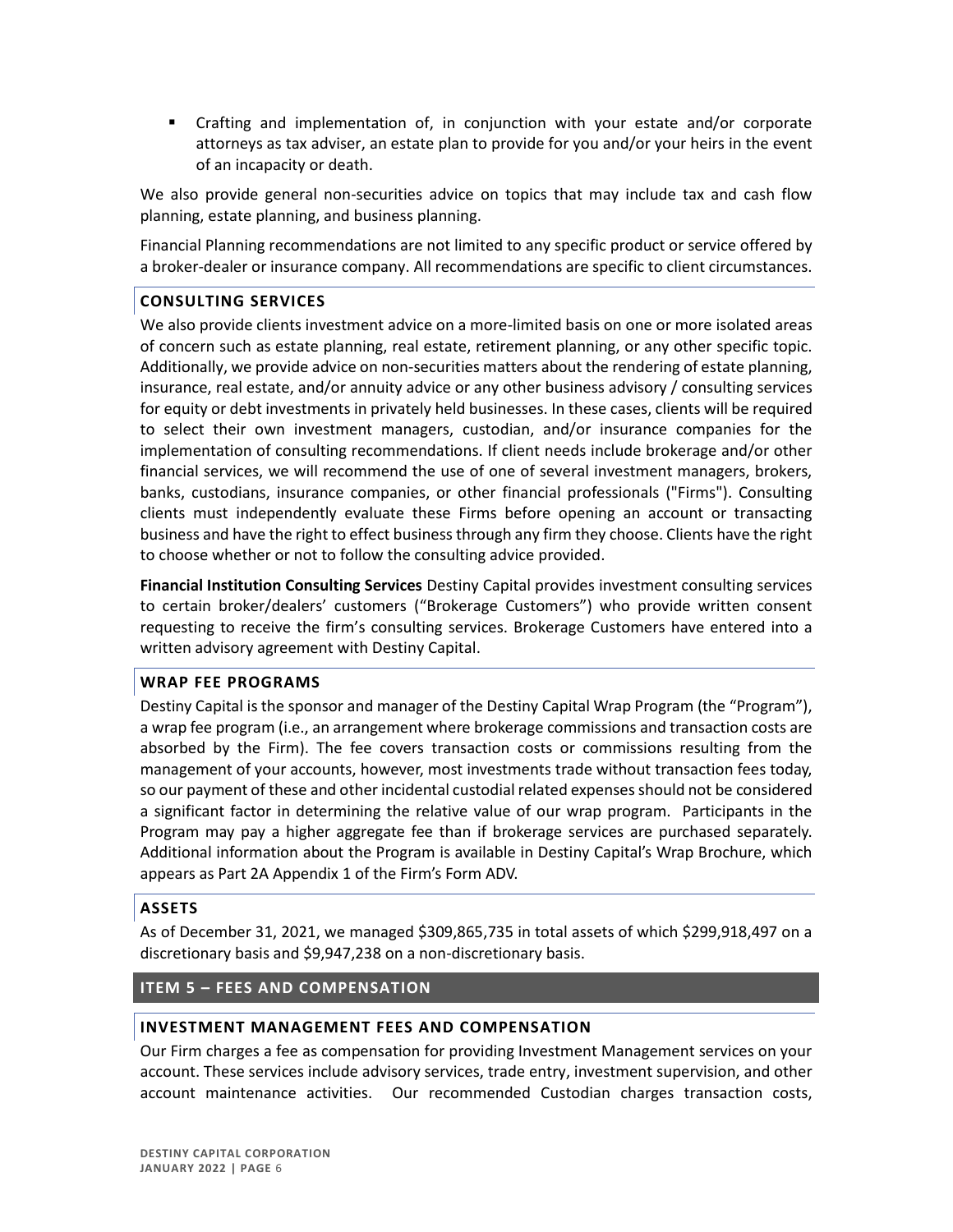custodial fees, redemption fees, retirement plan and administrative fees or commissions. See Additional Fees and Expenses below for details.

*Discretionary Portfolio Management*: Our fee schedule for discretionary portfolio management services:

| <b>Amount of Assets Under Management</b> | Fee   |
|------------------------------------------|-------|
| \$0 to \$1,000,000                       | 1.50% |
| \$1,000,000 to \$5,000,000               | 0.95% |
| Above \$5,000,000                        | 0.50% |

This schedule represents a combined annual fee for discretionary portfolio management, financial planning, and client service.

A calendar monthly/quarterly investment management fee is billed in advance based on the previous month/calendar end market value of your account. The relevant fee and billing method is defined and agreed to by the firm and the client in the executed Investment Advisory Agreement. This fee may be debited directly from your investment account or you may pay this fee separately. You will need to indicate how you would like to pay this fee in your Investment Advisory Agreement. Additional fees and expenses you may incur are principal markups and discounts, SEC fees, mutual fund/ETF expense ratios, tax withholding on certain foreign securities, postage fees, wire fees, bank charges, and other administration fees as authorized by you. *Please refer to Section 12 for information on brokerage fees and services.* 

Fees may vary based on the size of the account, complexity of the portfolio, extent of activity in the account, or other reasons agreed upon by our Firm and you as the client. In certain circumstances, our fees and the timing of the fee payments may be negotiated. Our employees and their immediate family related accounts are charged a reduced fee for our services.

Unless otherwise instructed by the Client, we will aggregate related client accounts for the purposes of determining the account size and annualized fee. The common practice is often referred to as "house-holding" portfolios for fee purposes and may result in lower fees than if fees were calculated on portfolios separately. Our method of house-holding accounts for fee purposes looks at the overall family dynamic and relationship. When applicable, and noted in Appendix of the Investment Management Agreement, legacy positions will also be excluded from the fee calculation.

The independent and qualified custodian holding your funds and securities will debit your account directly for the advisory fee and pay that fee to us. When establishing a relationship with Destiny Capital, you provide written authorization permitting the fees to be paid directly from your account held by the qualified custodian. Further, the qualified Custodian agrees to deliver an account statement to you on a monthly basis indicating all the amounts deducted from the account including our advisory fees.

Either Destiny Capital or you may terminate the management agreement immediately upon written notice to the other party. The management fee will be pro-rated to the date of termination, for the month/quarter in which the cancellation notice was given and any earned fee will be billed to you by our Firm.

Upon termination, you are responsible for monitoring the securities in your account, and we will have no further obligation to act or advise with respect to those assets. In the event of client's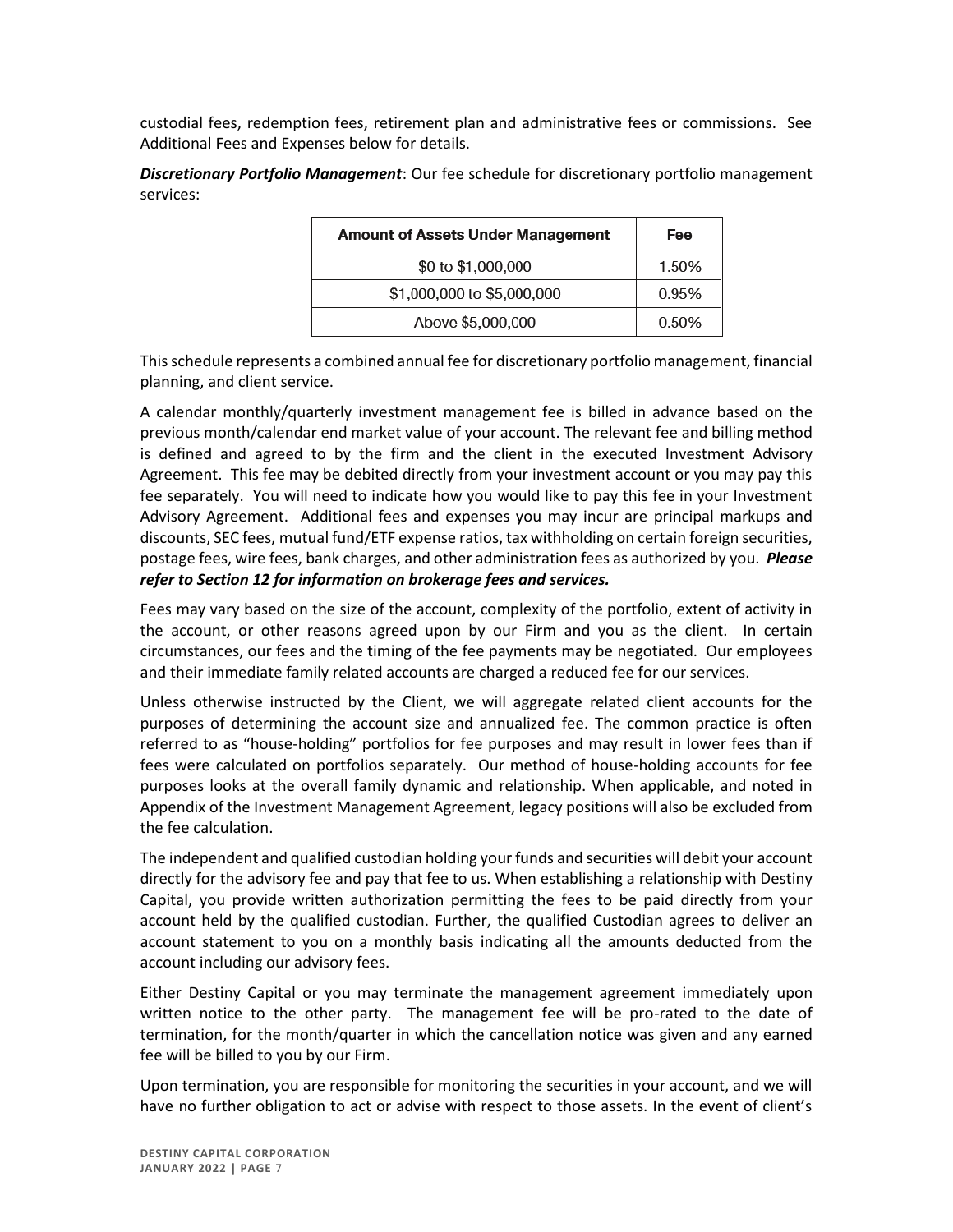death or disability, Destiny Capital will continue management of the account until we are notified of client's death or disability and given alternative instructions by an authorized party.

In no case are Destiny Capital fees based on, or related to, the performance of your funds or investments.

#### **ENTRUPRENEUR ALIGNED CLIENT FEES**

Destiny Capital Corporation's fees for Entrepreneur Aligned Clients are based on the complexity of the engagement with the client. Quarterly fees range from \$1,500 to \$50,000 and may be negotiated. The fees are agreed-upon before engagement and are outlined in the Client Contract.

#### **FINANCIAL PLANNING FEES**

For our Investment Management clients, financial planning services are included in the Investment Management fees described above.

For stand-alone financial planning arrangements, we will negotiate the planning fees with you using either a fixed fee. Fees may vary based on the extent and complexity of your individual or family circumstances and the amount of your assets under our management. Destiny Capital will determine your fee for the designated financial advisory services based on a fixed fee arrangement described below.

Under our fixed fee arrangement, any fee will be agreed in advance of services being performed. The fee will be determined based on factors including the complexity of your financial situation, agreed upon deliverables, and whether or not you intend to implement any recommendations through Destiny Capital. Fixed fees for financial plans range from \$1,500 to \$50,000.

Typically, we complete a plan within a month and will present it to you within 60 days of the contract date, if you have provided us all information needed to prepare the financial plan. One hundred (100%) of the Financial Planning Fee is collected upon delivery of the Plan to you. You may terminate the financial planning agreement by providing us with written notice. There is no penalty for termination of your financial planning agreement prior to the plan being delivered to you. We will not require prepayment of more than \$1,200 in fees per client, six (6) or more months in advance of providing any services.

#### **CONSULTING**

Destiny Capital provides hourly consulting services for clients who need advice on a limited scope of work. Destiny Capital will negotiate consulting fees with you. Fees may vary based on the extent and complexity of the consulting project. The hourly rate for limited scope engagements ranges from \$200 - \$500 an hour. You will be invoices as services are rendered.

Either party may terminate the agreement. Upon termination, fees will be prorated to the date of termination and any unearned portion of the fee will be refunded to you as described above. You should be aware that lower fees for comparable services may be available from other sources.

**Financial Institution Consulting Services** Destiny Capital does not receive a consulting fee from Brokerage Customers who have provided written consent to a broker/dealer to receive the investment consulting service from Destiny Capital and have entered into a written advisory contract with Destiny Capital.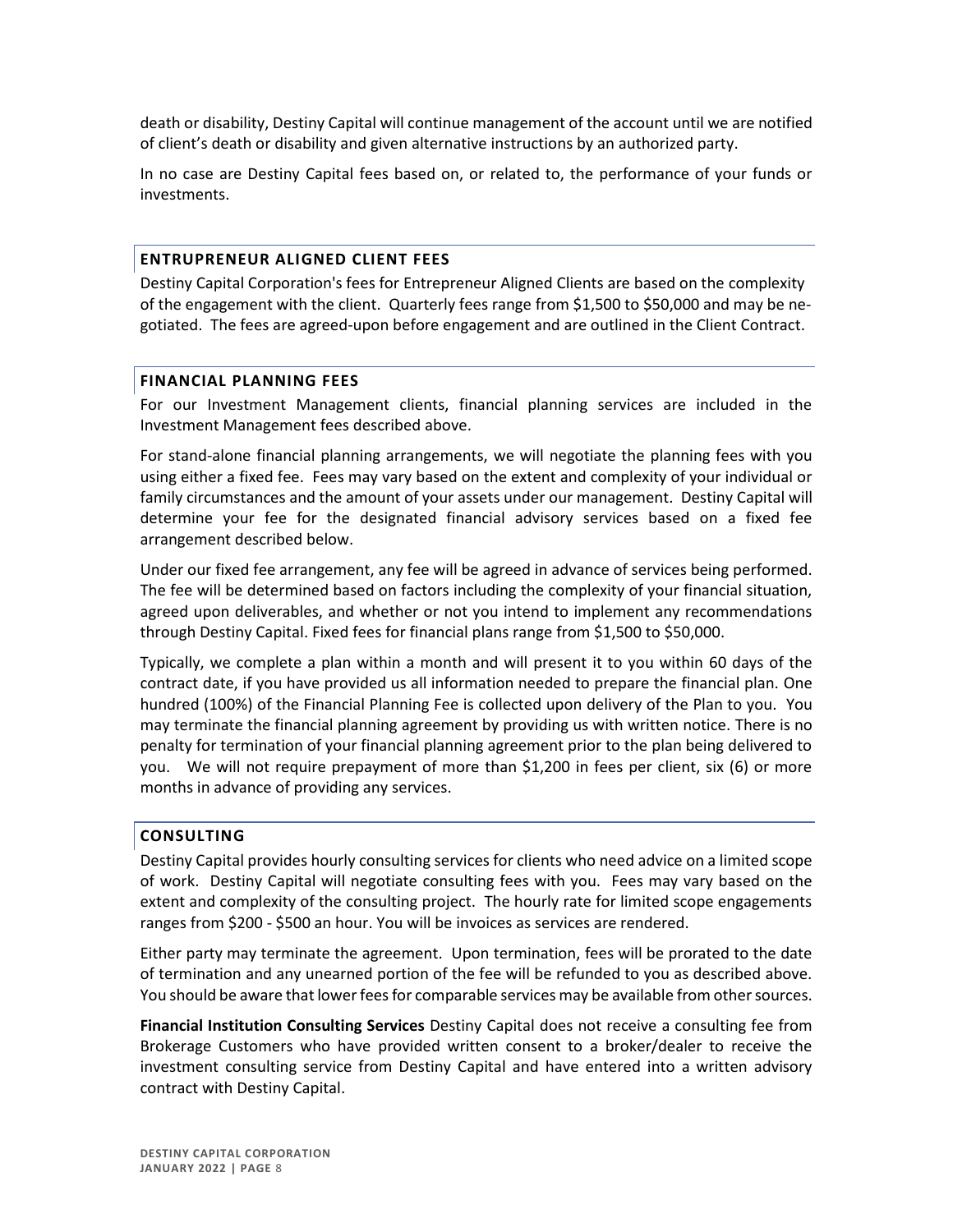### **ADMINISTRATIVE SERVICES**

We have contracted with Orion Advisors, an unaffiliated firm ("Orion") to utilize their technology platform which supports data reconciliation, performance reporting, fee calculation, client relationship maintenance, at least quarterly performance evaluations, and other functions related to the administrative tasks of managing client accounts. Due to this arrangement, Orion will have access to client accounts, but Orion will not serve as an investment adviser to our clients. Destiny Capital and Orion are non-affiliated companies. Orion charges our Firm an annual fee for each account administered by its software. Please note that the fee charged to the client will not increase due to the annual fee Destiny Capital pays to Orion. The annual fee is paid from the portion of the management fee retained by Destiny Capital.

### **ADDITIONAL FEES AND EXPENSES:**

In addition to the advisory fees paid to our Firm, you also incur certain charges imposed by other third parties, such as broker-dealers, custodians, trust companies, banks and other financial institutions (collectively "Financial Institutions"). These additional charges include custodial fees, charges imposed by a mutual fund or ETF in a client's account, as disclosed in the fund's prospectus (e.g., fund management fees and other fund expenses), deferred sales charges, oddlot differentials, transfer taxes, wire transfer and electronic fund fees, and other fees and taxes on brokerage accounts and securities transactions. Our brokerage practices are described at length in Item 12, below.

When selecting investments for our clients' portfolios we might choose mutual funds on your account custodian's Non-Transaction Fee (NTF) list. This means that your account custodian will not charge a transaction fee or commission associated with the purchase or sale of the mutual fund.

The mutual fund companies that choose to participate in your custodian's NTF fund program pay a fee to be included in the NTF program. The fee that a mutual fund company pays to participate in the program is ultimately borne by the owners of the mutual fund including clients of our Firm. When we decide whether to choose a fund from your custodian's NTF list or not, we consider our expected holding period of the fund, the position size and the expense ratio of the fund versus alternative funds. Depending on our analysis and future events, NTF funds might not always be in your best interest.

*Grandfathering of Minimum Account Requirements*. Pre-existing advisory clients are subject to Destiny Capital Corporation's minimum account requirements and advisory fees in effect at the time the client entered into the advisory relationship. Therefore, our firm's minimum account requirements will differ among clients.

*Advisory Fees in General*. Clients should note that similar advisory services may (or may not) be available from other registered (or unregistered) investment advisers for similar or lower fees.

## <span id="page-9-0"></span>**ITEM 6 - PERFORMANCE BASED FEES AND SIDE-BY-SIDE MANAGEMENT**

We do not charge advisory fees on a share of the capital appreciation of the funds or securities in a client account (so-called performance-based fees), nor engage side by side management.

### <span id="page-9-1"></span>**ITEM 7 - TYPES OF CLIENTS**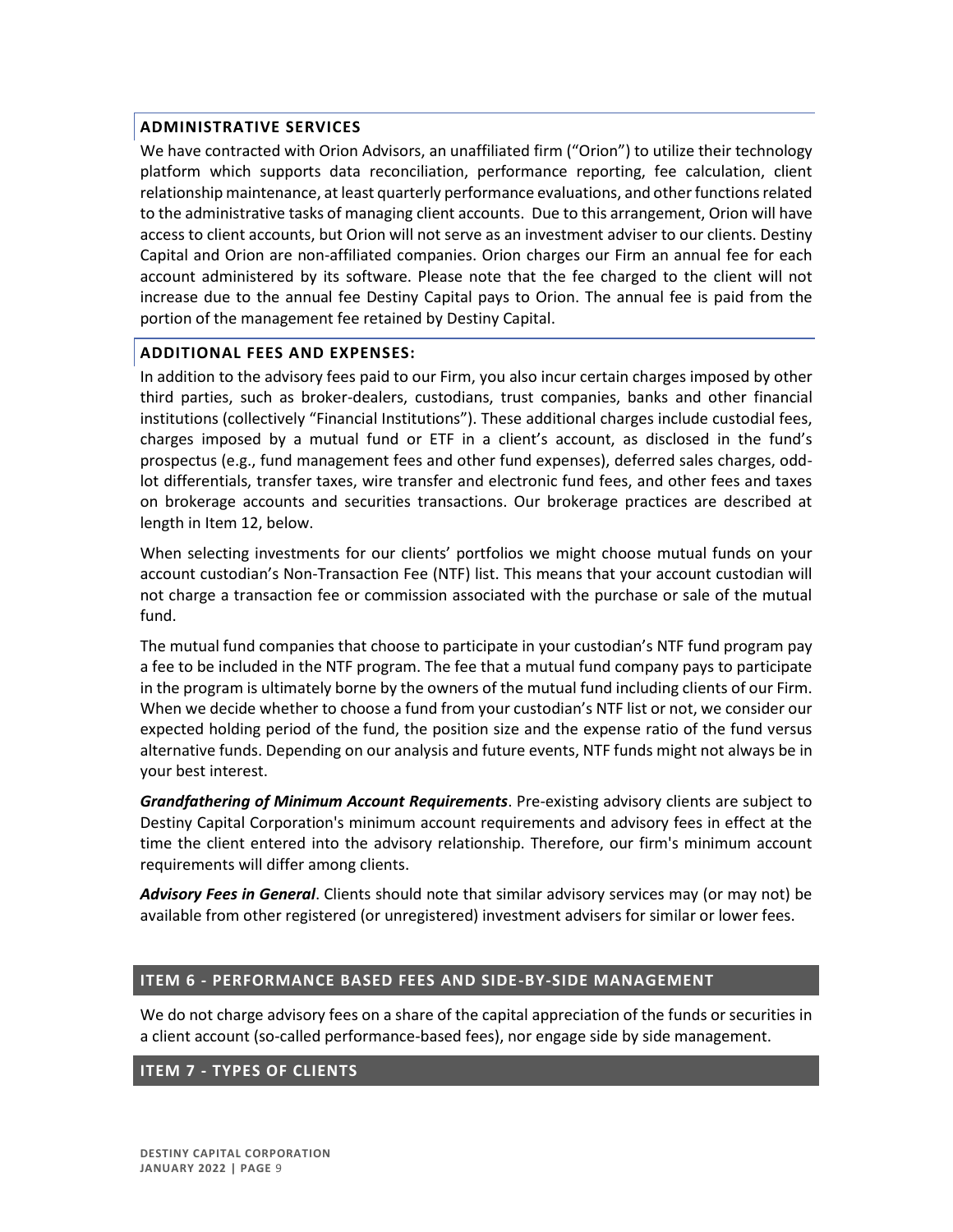We provide investment advice to individuals, high net worth individuals, foundations, private trusts, charitable organizations, broker/dealer, trusts, estates, and corporations, limited liability companies and other business types.

Our Firm maintains a \$500,000 minimum in aggregate investable assets. In certain instances, at the discretion of our Firm, this minimum may be waived.

## <span id="page-10-0"></span>**ITEM 8 - METHODS OF ANALYSIS, INVESTMENT STRATEGIES AND RISK OF LOSS**

Destiny Capital offers ongoing portfolio management services based on the individual goals, objectives, time horizon, and risk tolerance of each client. We oversee a consultative process which evaluates the client's unique needs and preferences and matches those with a strategically and/or tactically managed investment portfolio. Our investment management process includes the due diligence and oversight of a diverse set of signal providers with specifically targeted strategies to meet varying risk/return and tax aware expectations. We believe that successful investment management is a combination of skilled analytics and targeted portfolio guidelines organized around specific outcomes tied to the client's financial plan. The financial plan is driven by the clients' unique priority matrix and risk tolerance. Risk tolerance is often specific to account type or goal while also being generalized across the financial plan.

Destiny Capital prioritizes (but is not exclusive to) investment strategies that are supported by rigorous data analytics and algorithmic intelligence. This intelligence is more important than traditional "theories" of investment performance such as "Modern Portfolio Theory." While Destiny Capital strongly believes in the power of asset allocation and diversification, we also believe that a tactical approach to the balancing of those diversified asset classes is preferred when possible. When tax efficiency priorities of the client preclude trading activity, those preferences may be prioritized. Destiny Capital generally limits its investment advice and/or money management to mutual funds, equities, bonds, fixed income, and ETFs. Destiny Capital may use other securities to help diversify a portfolio when applicable.

## **METHODS OF ANALYSIS**

We use the following methods of analysis in formulating our investment advice and/or managing client assets:

*Portfolio Construction.* We construct diversified portfolios using the primary tenets of Modern Portfolio Theory. Using annual ex-ante capital market assumption data provided by a variety of financial institutions, we identify and review the risk and return metrics for all asset classes in the investable universe. We then perform detailed analysis in order to construct portfolios with the goal of optimizing performance per unit of risk.

*Asset Allocation*. Within each class of securities, we attempt to identify more narrow categories such as domestic vs. international, growth vs. value, large-cap vs. small-cap, long vs. short maturities, corporate vs. government vs. municipal, etc. The number of potential subcategories can be quite large. Mutual funds and exchange traded funds can be useful tools to identify and recommend narrow strategies.

A risk of asset allocation is that the client may not participate in sharp increases in a particular security, industry, or market sector. Another risk is that the ratio of securities, fixed income, and cash and cash equivalents will change over time due to stock and market movements and, if not corrected, will no longer be appropriate for the client's goals.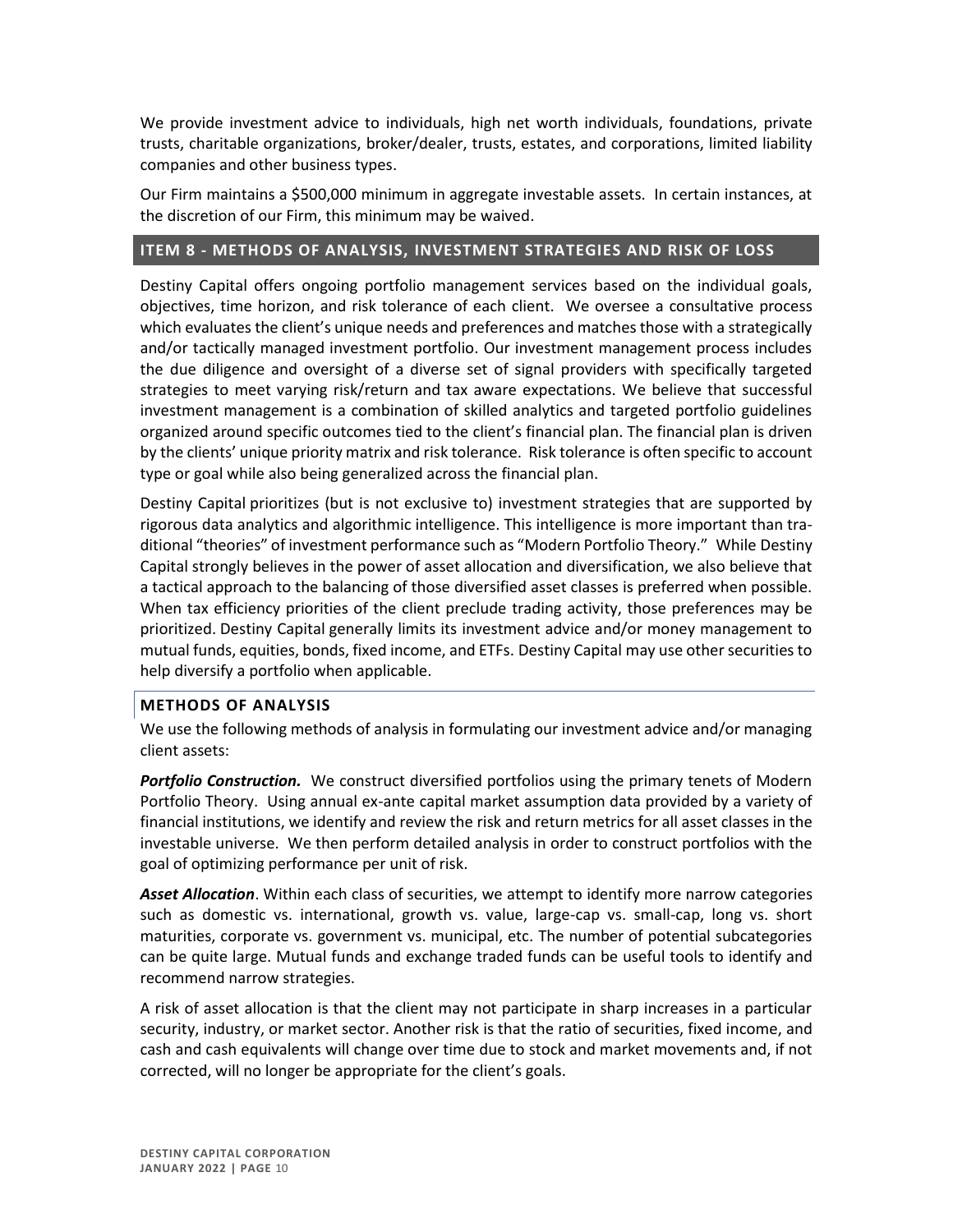*Mutual Fund and/or ETF Analysis*. We look at the experience and track record of the manager of the mutual fund or ETF in an attempt to determine if that manager has demonstrated an ability to invest over a period of time and in different economic conditions. We also look at the underlying assets in a mutual fund or ETF in an attempt to determine if there is significant overlap in the underlying investments held in another fund(s) in the client's portfolio. We also monitor the funds or ETFs in an attempt to determine if they are continuing to follow their stated investment strategy.

A risk of mutual fund and/or ETF analysis is that, as in all securities investments, past performance does not guarantee future results. A manager who has been successful may not be able to replicate that success in the future. In addition, as we do not control the underlying investments in a fund or ETF, managers of different funds held by the client may purchase the same security, increasing the risk to the client if that security were to fall in value. There is also a risk that a manager may deviate from the stated investment mandate or strategy of the fund or ETF, which could make the holding(s) less suitable for the client's portfolio.

*Rebalancing.* Rebalancing involves buying and/or selling assets in a portfolio in order to maintain the desired level of asset weighting. This results in a more consistent risk profile. Our Investment Committee monitors portfolio drift within each client account on a bi-weekly basis and rebalances each discretionary portfolio no less than annually unless individual client circumstances dictate otherwise.

*Fundamental Analysis*. We attempt to measure the intrinsic value of a security by looking at economic and financial factors (including the overall economy, industry conditions, and the financial condition and management of the company itself) to determine if the company is underpriced (indicating it may be a good time to buy) or overpriced (indicating it may be time to sell).

Fundamental analysis does not attempt to anticipate market movements. This presents a potential risk, as the price of a security can move up or down along with the overall market regardless of the economic and financial factors considered in evaluating the stock.

### *Environment, Social and Corporate Governance Research and Risk Management*

In addition to fundamental investment research, Destiny Capital also seeks to identify and mitigate Environmental, Social, and Corporate Governance (ESG) risk factors that may impact corporate profitability and, subsequently, shareholder value. Destiny Capital incorporates a materiality-based approach to ESG research, meaning that certain ESG risk factors are inherent in certain industries/subindustries and should, therefore, be a focus of risk identification and mitigation. This research is conducted in an effort to reduce overall portfolio volatility and enhance risk-adjusted returns for our clients.

*Quantitative Analysis*. We use mathematical models in an attempt to obtain more accurate measurements of a company's quantifiable data, such as the value of a share price or earnings per share and anticipate changes to that data.

A risk in using quantitative analysis is that the models used may be based on assumptions that prove to be incorrect.

*Qualitative Analysis*. We subjectively evaluate non-quantifiable factors such as quality of management, labor relations, and strength of research and development factors not readily subject to measurement and anticipate potential changes to share price based on that data.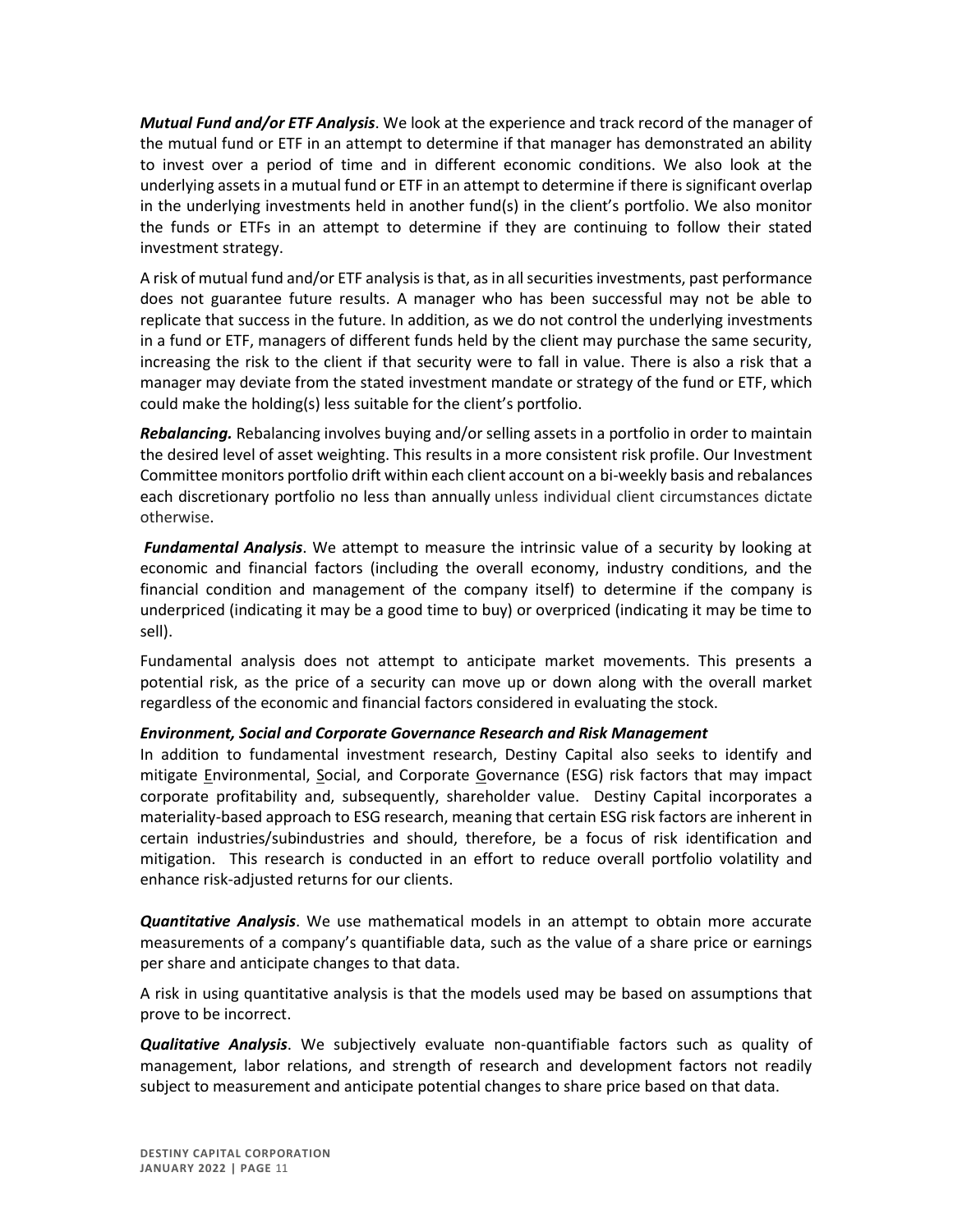A risk of using qualitative analysis is that our subjective judgment may prove incorrect.

*Risks for all forms of analysis*. Our securities analysis methods rely on the assumption that the companies whose securities we purchase and sell, the rating agencies that review these securities, and other publicly available sources of information about these securities, are providing accurate and unbiased data. While we are alert to indications that data may be incorrect, there is always a risk that our analysis may be compromised by inaccurate or misleading information.

#### **INVESTMENT STRATEGIES**

We use the following strategies in managing client accounts, provided that such strategies are appropriate to the needs of the client and consistent with the client's investment objectives, risk tolerance, and time horizons, among other considerations:

*Long-term purchases*. We purchase assets with the idea of holding them in the client's account for a year or longer. Typically, we employ this strategy when:

- We believe the securities to be currently undervalued, and/or
- We want exposure to a particular asset class over time, regardless of the current projection for this class.

A risk in a long-term purchase strategy is that by holding the security for this length of time, we do not take advantage of short-term gains that could be profitable to a client. Moreover, if our analysis isincorrect, the security may decline sharply in value before we make the decision to sell.

*Short-term purchases*. When utilizing this strategy, we purchase asset classes or securities with the idea of selling them within a relatively short time (typically a year or less). We do this in an attempt to take advantage of conditions that we believe will soon result in a price swing in the securities we purchase.

A risk in a short-term purchase strategy is that by holding the security for this length of time, we do not take advantage of long-term gains that could be profitable to a client. Moreover, if our analysis is incorrect, the security may increase in value after we make the decision to sell.

*Options strategies*. In very limited circumstances, we may recommend options strategies to investors who understand the strategy and are able to bear the associated risks. Before any options strategies are recommended, the advisor and client will have a detailed discussion about the risks, and the client will be provided with a copy of the Option Clearing Corporation's brochure: *Characteristics and Risks of Standardized Options*, also known as the Options Disclosure Document or ODD.

### **RISK OF LOSS**

A client's investment portfolio is affected by general economic and market conditions, such as interest rates, availability of credit, inflation rates, economic conditions, changes in laws and national and international political circumstances.

Investing in securities involves certain investment risks. Securities may fluctuate in value or lose value. Clients should be prepared to bear the potential risk of loss. Destiny Capital will assist Clients in determining an appropriate strategy based on their tolerance for risk.

Each Client engagement will entail a review of the Client's investment goals, financial situation, time horizon, tolerance for risk and other factors to develop an appropriate strategy for managing a Client's account. Client participation in this process, including full and accurate disclosure of requested information, is essential for the analysis of a Client's account(s). Destiny Capital shall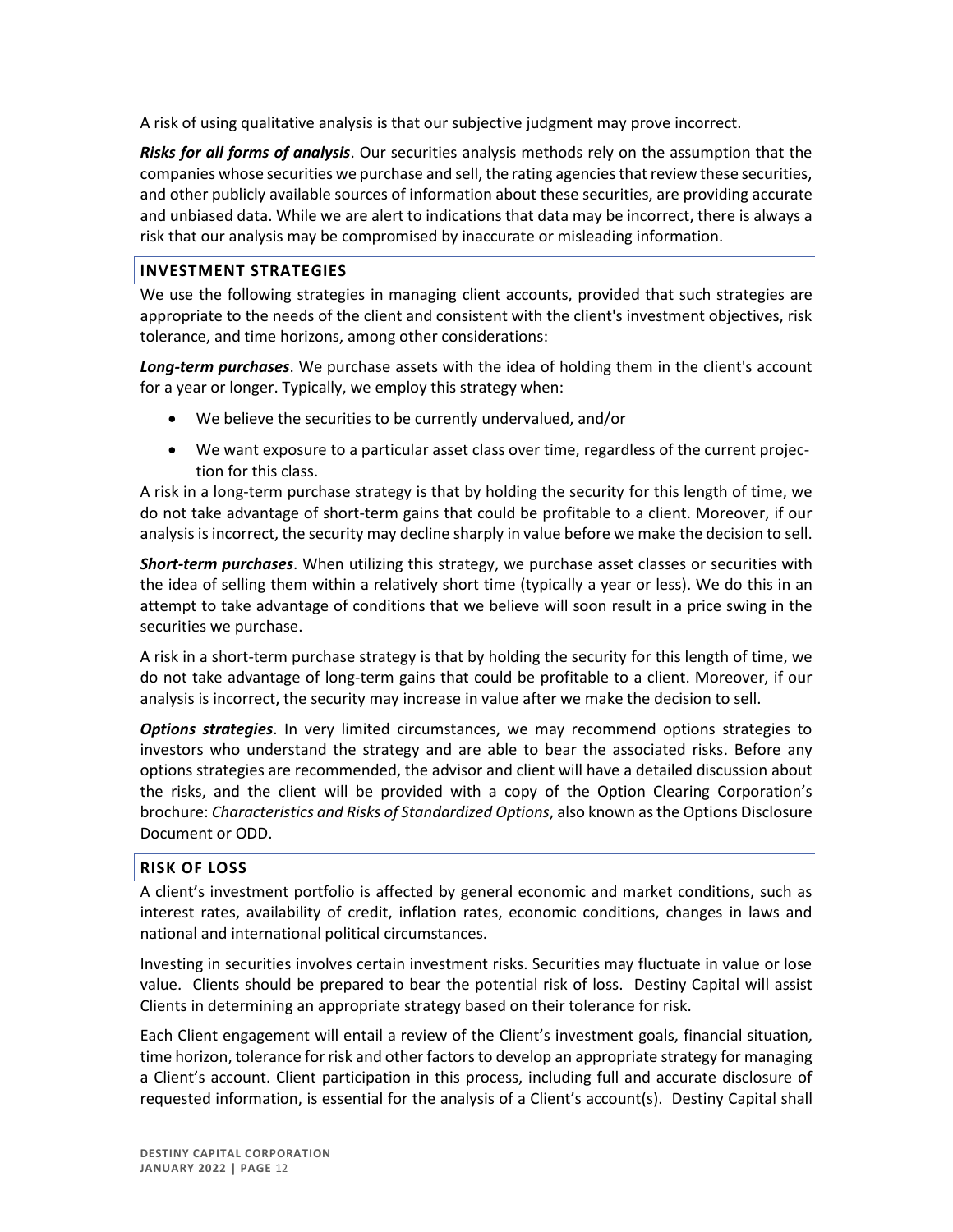rely on the financial and other information provided by the Client or their designees without the duty or obligation to validate the accuracy and completeness of the provided information. It is the responsibility of the Client to inform Destiny Capital of any changes in financial condition, goals or other factors that may affect this analysis.

Our methods rely on the assumption that the underlying companies within our security allocations are accurately reviewed by the rating agencies and other publicly-available sources of information about these securities, are providing accurate and unbiased data. While we are alert to indications that data may be incorrect, there is always a risk that our analysis may be compromised by inaccurate or misleading information.

Investors should be aware that accounts are subject to the following risks:

- **MARKET RISK -** Even a long-term investment approach cannot guarantee a profit. Economic, political, and issuer-specific events will cause the value of securities to rise or fall. Because the value of investment portfolios will fluctuate, there is the risk that you will lose money and your investment may be worth more or less upon liquidation.
- **FOREIGN SECURITIES AND CURRENCY RISK -** Investments in international and emerging-market securities include exposure to risks such as currency fluctuations, foreign taxes and regulations, and the potential for illiquid markets and political instability.
- **EXPITALIZATION RISK -** Small-cap and mid-cap companies may be hindered as a result of limited resources or less diverse products or services Their stocks have historically been more volatile than the stocks of larger, more established companies.
- **INTEREST RATE RISK** In a rising rate environment, the value of fixed-income securities generally declines, and the value of equity securities may be adversely affected.
- **EXECT ALCE TRISK** Credit risk is the risk that the issuer of a security may be unable to make interest payments and/or repay principal when due. A downgrade to an issuer's credit rating or a perceived change in an issuer's financial strength may affect a security's value and thus, impact the fund's performance.
- **SECURITIES LENDING RISK -** Securities lending involves the risk that the fund loses money because the borrower fails to return the securities in a timely manner or at all. The fund could also lose money if the value of the collateral provided for loaned securities, or the value of the investments made with the cash collateral, falls. These events could also trigger adverse tax consequences for the fund.
- **EXCHANGE-TRADED FUNDS -** ETFs face market-trading risks, including the potential lack of an active market for shares, losses from trading in the secondary markets, and disruption in the creation/redemption process of the ETF. Any of these factors may lead to the fund's shares trading at either a premium or a discount to its "net asset value."
- **EXECUARE IS PERFORMANCE OF UNDERLYING MANAGERS -** We select the mutual funds and ETFs in the asset allocation portfolios. However, we depend on the manager of such funds to select individual investments in accordance with their stated investment strategy.
- **EXECURITY RISK** In addition to the Material Investment Risks listed above, investing involves various operational and "cybersecurity" risks. These risks include both intentional and unintentional events at our firm or one of its third-party counterparties or service providers, that may result in a loss or corruption of data, result in the unauthorized release or other misuse of confidential information, and generally compromise our Firm's ability to conduct its business. A cybersecurity breach may also result in a third-party obtaining unauthorized access to our clients' information, including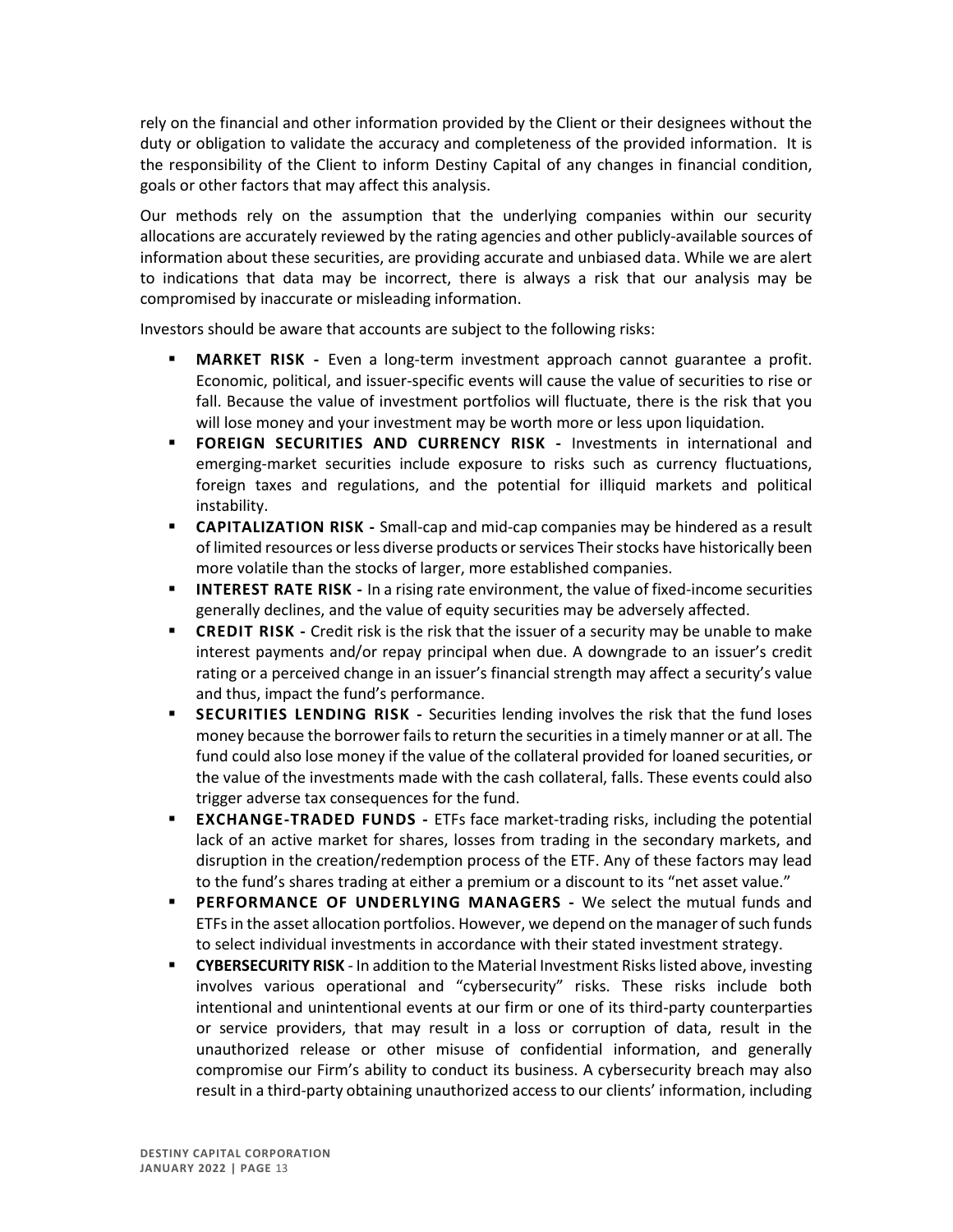social security numbers, home addresses, account numbers, account balances, and account holdings. Our Firm has established business continuity plans and risk management systems designed to reduce the risks associated with cybersecurity breaches. However, there are inherent limitations in these plans and systems, including that certain risks may not have been identified, in large part because different or unknown threats may emerge in the future. As such, there is no guarantee that such efforts will succeed, especially because our Firm does not directly control the cybersecurity systems of our third-party service providers. There is also a risk that cybersecurity breaches may not be detected.

- **STRUCTURED NOTES** Structured products are designed to facilitate highly customized risk-return objectives. While structured products come in many different forms, they typically consist of a debt security that is structured to make interest and principal payments based upon various assets, rates, or formulas. Many structured products include an embedded derivative component. Structured products may be structured in the form of a security, in which case these products may receive benefits provided under federal securities law, or they may be cast as derivatives, in which case they are offered in the over-the-counter market and are subject to no regulation. Investment in structured products includes significant risks, including valuation, liquidity, price, credit, and market risks. One common risk associated with structured products is a relative lack of liquidity due to the highly customized nature of the investment. Moreover, the full extent of returns from the complex performance features is often not realized until maturity. As such, structured products tend to be more of a buy-and-hold investment decision rather than a means of getting in and out of a position with speed and efficiency. Another risk with structured products is the credit quality of the issuer. Although the cash flows are derived from other sources, the products themselves are legally considered to be the issuing financial institution's liabilities. The vast majority of structured products are from high-investment-grade issuers only. Also, there is a lack of pricing transparency. There is no uniform standard for pricing, making it harder to compare the net-of-pricing attractiveness of alternative structured product offerings than it is, for instance, to compare the net expense ratios of different mutual funds or commissions among brokerdealers.
- **NON-LIQUID ALTERNATIVE INVESTMENTS From time to time, our Firm will** recommend to certain qualifying clients that a portion of such clients' assets be invested in private funds, private fund-of-funds and/or other alternative investments (collectively, "Nonliquid Alternative Investments"). Nonliquid Alternative Investments are not suitable for all our Firm's clients and are offered only to those qualifying clients for whom our Firm believes such an investment is suitable and in line with their overall investment strategy. Nonliquid Alternative Investments typically are available to only a limited number of sophisticated investors who meet the definition of "accredited investor" under Regulation D of the Securities Act of 1933, as amended (the "Securities Act"), or "qualified client" under the Investment Advisers Act of 1940, or "qualified purchaser" under the Investment Company Act of 1940. Nonliquid Alternative Investments present special risks for our Firm's clients, including without limitation, limited liquidity, higher fees and expenses, volatile performance, no assurance of investment returns, heightened risk of loss, limited transparency, additional reliance on underlying management of the investment, special tax considerations, subjective valuations, use of leverage and limited regulatory oversight. When a Nonliquid Alternative Investment invests part or all of its assets in real estate properties, there are additional risks that are unique to real estate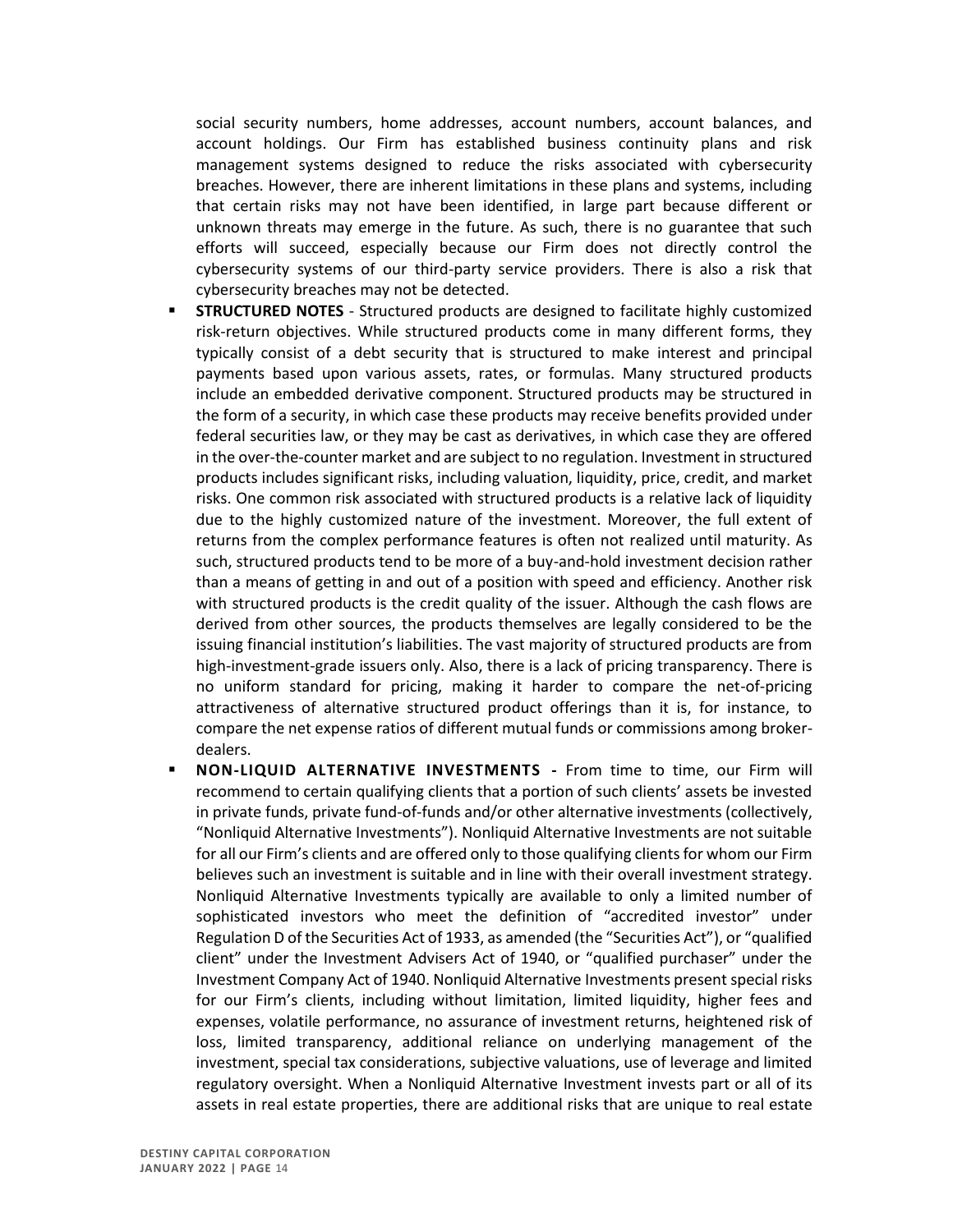investing, including but not limited to: limitations of the appraisal value; the borrower's financial conditions (if the underlying property has been obtained by a loan), including the risk of foreclosures on the property; neighborhood values; the supply of and demand for properties of like kind; and certain city, state and/or federal regulations. Additionally, real estate investing is also subject to possible loss due to uninsured losses from natural and man-made disasters. The above list is not exhaustive of all risks related to an investment in Nonliquid Alternative Investments. A more comprehensive discussion of the risks associated with a particular Nonliquid Investment is set forth in that fund's offering documents, which will be provided to each client subscribing to a Nonliquid Alternative Investment, for review and consideration. It is important that each potential, qualified investor carefully read each offering or private placement memorandum prior to investing.

#### <span id="page-15-0"></span>**ITEM 9 - DISCIPLINARY INFORMATION**

We do not have any legal, financial, or other "disciplinary" item to report.

#### <span id="page-15-1"></span>**ITEM 10 - OTHER FINANCIAL INDUSTRY ACTIVITIES AND AFFILIATIONS**

#### **INSURANCE**

A number of our associated persons are licensed insurance agents for purposes of providing insurance analysis and advice under state laws. As a fee only advisory firm, Destiny Capital does not accept commissions but may receive trail payments from legacy policies. Should the need arise for insurance implementation, we will refer our clients to an insurance professional who may work on a commission basis. Destiny Capital will not share in these commissions in any way and will not receive any referral fees.

#### **FINANCIAL INSTITUTION CONSULTING SERVICES**

Destiny Capital has agreement(s) with broker/dealers to provide investment consulting services to Brokerage Customers. Broker/dealers do not pay compensation to Destiny Capital for providing investment consulting services to Customers. This consulting arrangement does not include assuming discretionary authority over Brokerage Customers' brokerage accounts or the monitoring of securities. These consulting services offered to Brokerage Customers may include a general review of Brokerage Customers' investment holdings, which may or may not result in Destiny Capital's investment adviser representative making specific securities recommendations or offering general investment advice. Brokerage Customers will execute a written advisory agreement directly with Destiny Capital. This relationship presents conflicts of interest. Potential conflicts are mitigated by Brokerage Customers consenting to receive investment consulting services from Destiny Capital; by Destiny Capital not accepting or billing for additional compensation on broker/dealers' Assets Under Management beyond the consulting fees disclosed in Item 5 in connection with the investment consulting services; and by Destiny Capital not engaging as, or holding itself out to the public as, a securities broker/dealer. Destiny Capital is not affiliated with any broker/dealer.

#### **CONFLICTS OF INTEREST**

Clients should be aware that the ability to receive additional compensation by our Firm and its management persons or employees creates conflicts of interest that impair the objectivity of the Firm and these individuals when making advisory recommendations. Our Firm endeavors at all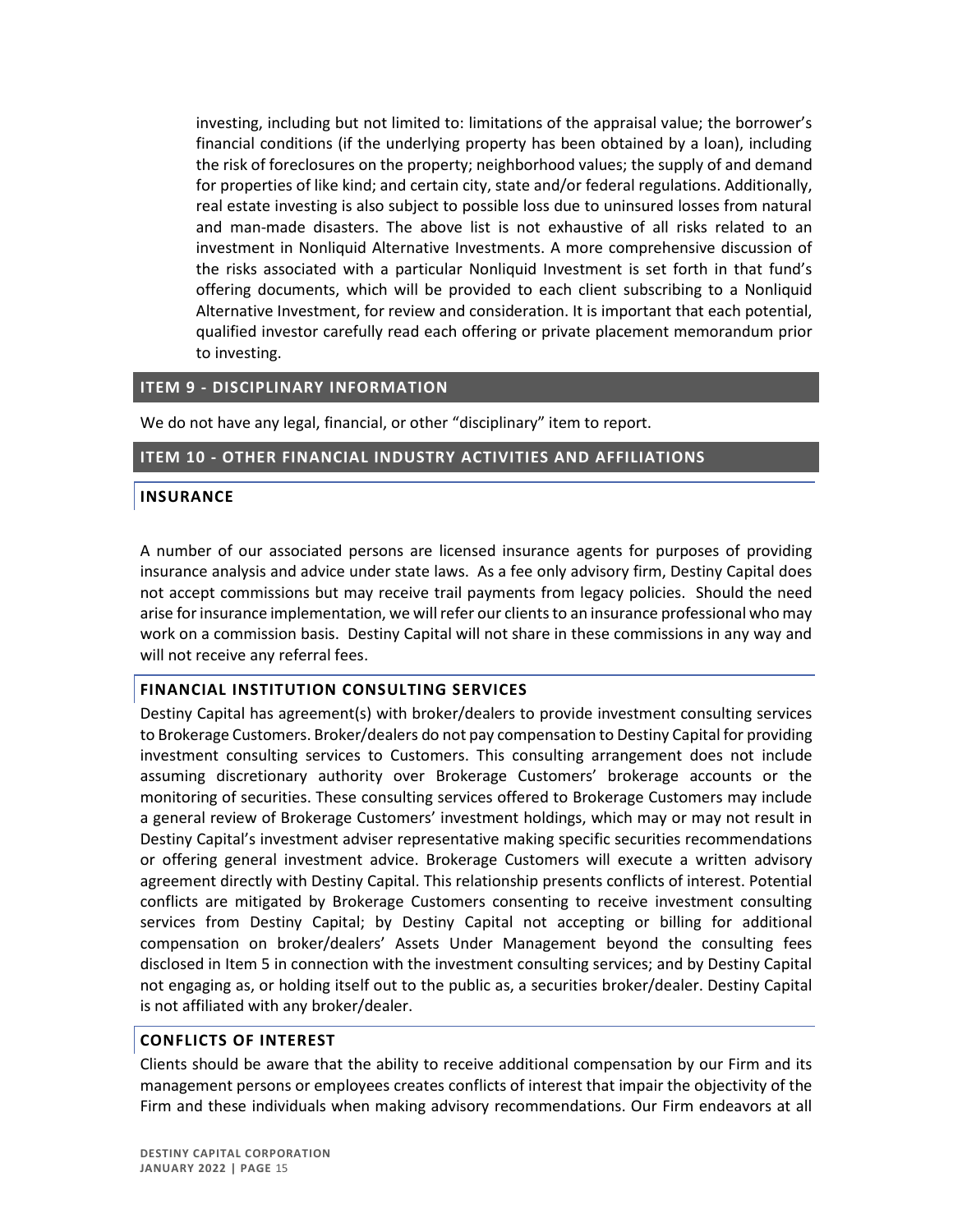times to put the interest of its clients first as part of our fiduciary duty as a registered investment adviser; we take the following steps, among others to address this conflict:

- we disclose to clients the existence of all material conflicts of interest, including the potential for the Firm and our employees to earn compensation from advisory clients in addition to the Firm's advisory fees;
- we disclose to clients that they have the right to decide whether to purchase recommended investment products from our employees;
- we collect, maintain and document accurate, complete and relevant client background information, including the client's financial goals, objectives, and liquidity needs;
- the Firm conducts regular reviews of each client advisory account to verify that all recommendations made to a client are in the best interest of the client's needs and circumstances;
- we require that our employees seek prior approval of any outside employment activity so that we may ensure that any conflicts of interests in such activities are properly addressed;
- we periodically monitor these outside employment activities to verify that any conflicts of interest continue to be properly addressed by the Firm; and
- we educate our employees regarding the responsibilities of a fiduciary, including the need for having a reasonable and independent basis for the investment advice provided to clients.

Our Firm does not have an application pending to register, as a futures commission merchant, commodity pool operator, a commodity trading adviser, or an associated person of the foregoing entities.

Our firm nor any of its management persons are registered or have an application pending to register as a broker-dealer or a registered representative of a broker-dealer.

## <span id="page-16-0"></span>**ITEM 11 - CODE OF ETHICS**

Our Firm and persons associated with us are allowed to invest for their own accounts, or to have a financial investment in the same securities or other investments that we recommend or acquire for your account, and may engage in transactions that are the same as or different than transactions recommended to or made for your account. This creates a conflict of interest. We recognize the fiduciary responsibility to act in your best interest and have established polices to mitigate conflicts of interest.

We have developed and implemented a Code of Ethics that sets forth standards of conduct expected of our advisory personnel to mitigate this conflict of interest. The Code of Ethics addresses, among other things, personal trading, gifts, and the prohibition against the use of inside information.

The Code of Ethics is designed to protect our clients to detect and deter misconduct, educate personnel regarding the Firm's expectations and laws governing their conduct, remind personnel that they are in a position of trust and must act with complete propriety at all times, protect the reputation of Destiny Capital , safeguard against the violation of the securities laws, and establish procedures for personnel to follow so that we may determine whether their personnel are complying with the Firm's ethical principles.

We have established the following restrictions in order to ensure our Firm's fiduciary responsibilities: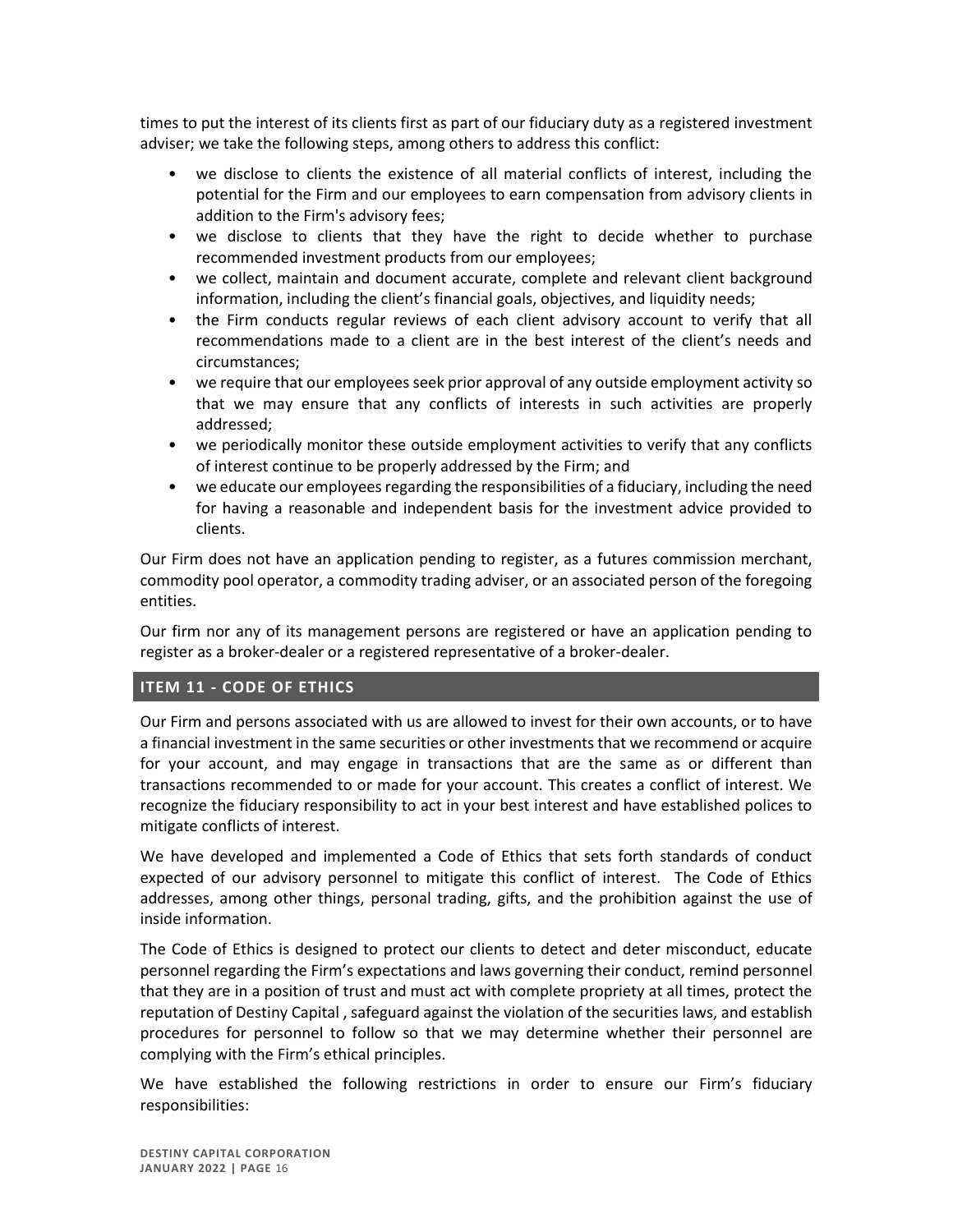- A director, officer, or employee of Destiny Capital shall not buy or sell any securities for their personal portfolio(s) where their decision is substantially derived, in whole or in part, by reason of his or her employment unless the information is also available to the investing public on reasonable inquiry No supervised employee of Destiny Capital shall prefer his or her own interest to that of the advisory client. Trades for supervised employees are traded alongside client accounts
- We maintain a list of all securities holdings of anyone associated with this advisory practice with access to advisory recommendations. These holdings are reviewed on a regular basis by an appropriate officer/individual of Destiny Capital
- We emphasize the unrestricted right of the client to decline implementation of any advice rendered, except in situations where we are granted discretionary authority of the client's account
- We require that all supervised employees must act in accordance with all applicable Federal and State regulations governing registered investment advisory practices
- Any supervised employee not in observance of the above may be subject to termination

None of our associated persons may effect for himself/herself or for accounts in which he/she holds a beneficial interest, any transactions in a security which is being actively recommended to any of our clients, unless in accordance with the Firm's procedures.

You may request a complete copy of our Code by contacting us at the address, telephone, or email on the cover page of this Part 2; ATTN: Chief Compliance Officer.

### <span id="page-17-0"></span>**ITEM 12 - BROKERAGE PRACTICES**

We generally recommend that clients utilize the custody and brokerage services of Fidelity Institutional Wealth Services, (the "Custodian") for investment management accounts. Our Custodian is independent and unaffiliated FINRA-registered broker-dealers. We may recommend that you establish accounts with this custodian to maintain custody of your assets and to effect trades for your accounts. Some of the products, services and other benefits provided by our Custodian benefit us and may not benefit you or your account. Our recommendation/requirement that you place assets with this custodian may be based in part on benefits they provide us, and not solely on the nature, cost or quality of custody and execution services provided by the Custodian.

We are independently owned and operated and not affiliated with any custodian. Fidelity provides us with access to their institutional trading and custody services. These services include brokerage, custody, research and access to mutual funds and other investments that are otherwise generally available only to institutional investors.

In the event you request us to recommend a broker/dealer Custodian for execution and/or custodial services, we generally recommend your account to be maintained at Fidelity. We may recommend that you establish accounts with the Custodian to maintain custody of your assets and to effect trades for your accounts. You have the right to not act upon any recommendations, and if you elect to act upon any recommendations, you have the right to not place the transactions through any broker/dealer we recommend. Our recommendation is generally based on the broker's cost and fees, skills, reputation, dependability and compatibility with the client. You may be able to obtain lower commissions and fees from other brokers and the value of products, research and services given to us is not a factor in determining the selection of broker/dealer or the reasonableness of their commissions.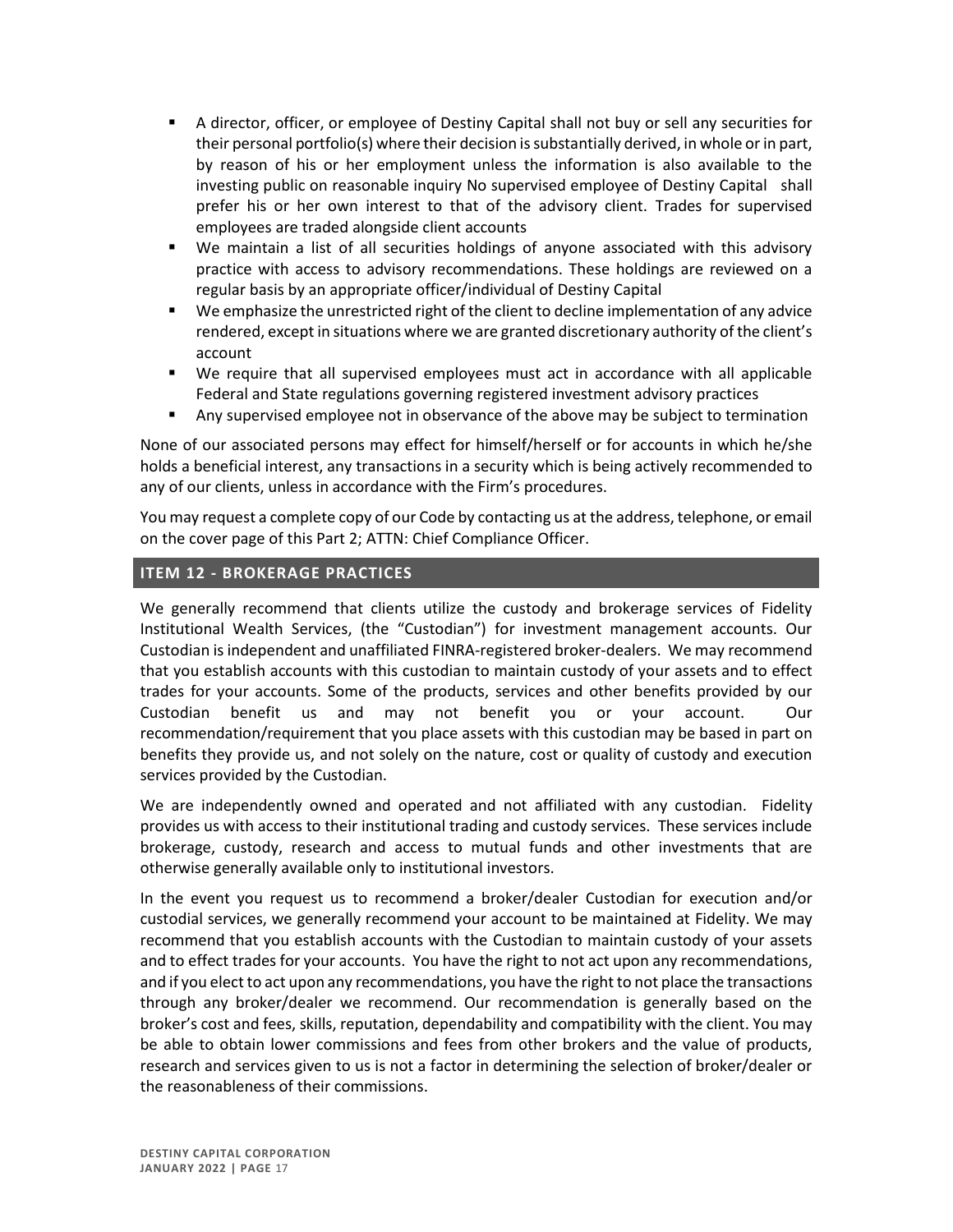We place trades for your account subject to our duty to seek best execution and other fiduciary duties. You may be able to obtain lower commissions and fees from other brokers and the value of products, research and services given to us is not a factor in determining the selection of broker/dealer or the reasonableness of their commissions. Fidelity's execution quality may be different than other broker-dealers.

For our client accounts maintained in custody with a Custodian, the Custodian generally does not charge separately for custody but are compensated by account holders through 12b-1 fees and ticket charges.

The Custodian we utilize makes available to us other products and services that benefit us but may not benefit your accounts in every case. Some of these other products and services assist us in managing and administering your accounts. These include software and technology that provide access to client account data (such as trade confirmations and account statements), facilitate trade execution (and allocation of aggregated trade orders for multiple client accounts), provide research, pricing information and other market data, facilitate payment of our fees from your account, and assist with back-office functions, record-keeping and reporting.

Many of these services generally may be used to service all or a substantial number of our accounts. The Custodian also make available to us other services intended to help us manage and further develop its business enterprise. These services may include consulting, publications and conferences on practice management, information technology, business succession, regulatory compliance, and marketing. In addition, the Custodian may make available, arrange and/or pay for these services rendered to us by third parties. The Custodian may discount or waive fees it would otherwise charge for some of these services or pay all or a part of the fees of a third-party providing these services to us.

While as a fiduciary, we endeavor to act in your best interest, our recommendation that you maintain your assets in accounts at our recommended Custodian may be based in part on the benefit to us or the availability of some of the foregoing products and services and not solely on the nature, cost or quality of custody and brokerage services provided by the Custodian, which may create a conflict of interest. IARs endeavor at all times to put the interest of our clients first as a part of their fiduciary duty.

Fidelity Institutional Wealth Services ("Fidelity") provides various benefits and payments to registered investment advisers that are new to the Fidelity custodial platform to assist the firm with the costs associated with starting a Registered Investment Advisory firm and transitioning the business to Fidelity (collectively referred to as "Transition Assistance"). The proceeds of such Transition Assistance payments are intended to be used for a variety of purposes, including but not necessarily limited to, initial registration, compliance assistance, legal assistance, and technology expenses incurred as a result of the firm transitioning to Fidelity's custodial platform. The amount of the Transition Assistance payments is often significant in relation to the overall revenue earned or compensation received by the Firm.

The receipt of Transition Assistance by Destiny Capital creates conflicts of interest relating to Destiny Capital's advisory business because it creates a financial incentive for Destiny Capital to recommend that its clients maintain their accounts with Fidelity. Destiny Capital attempts to mitigate these conflicts of interest by evaluating and recommending that clients use Fidelity's services based on the benefits that such services provide to our clients, rather than the Transition Assistance earned by Destiny Capital. Destiny Capital considers Fidelity's execution capability when recommending or requiring that clients maintain accounts with Fidelity. However, clients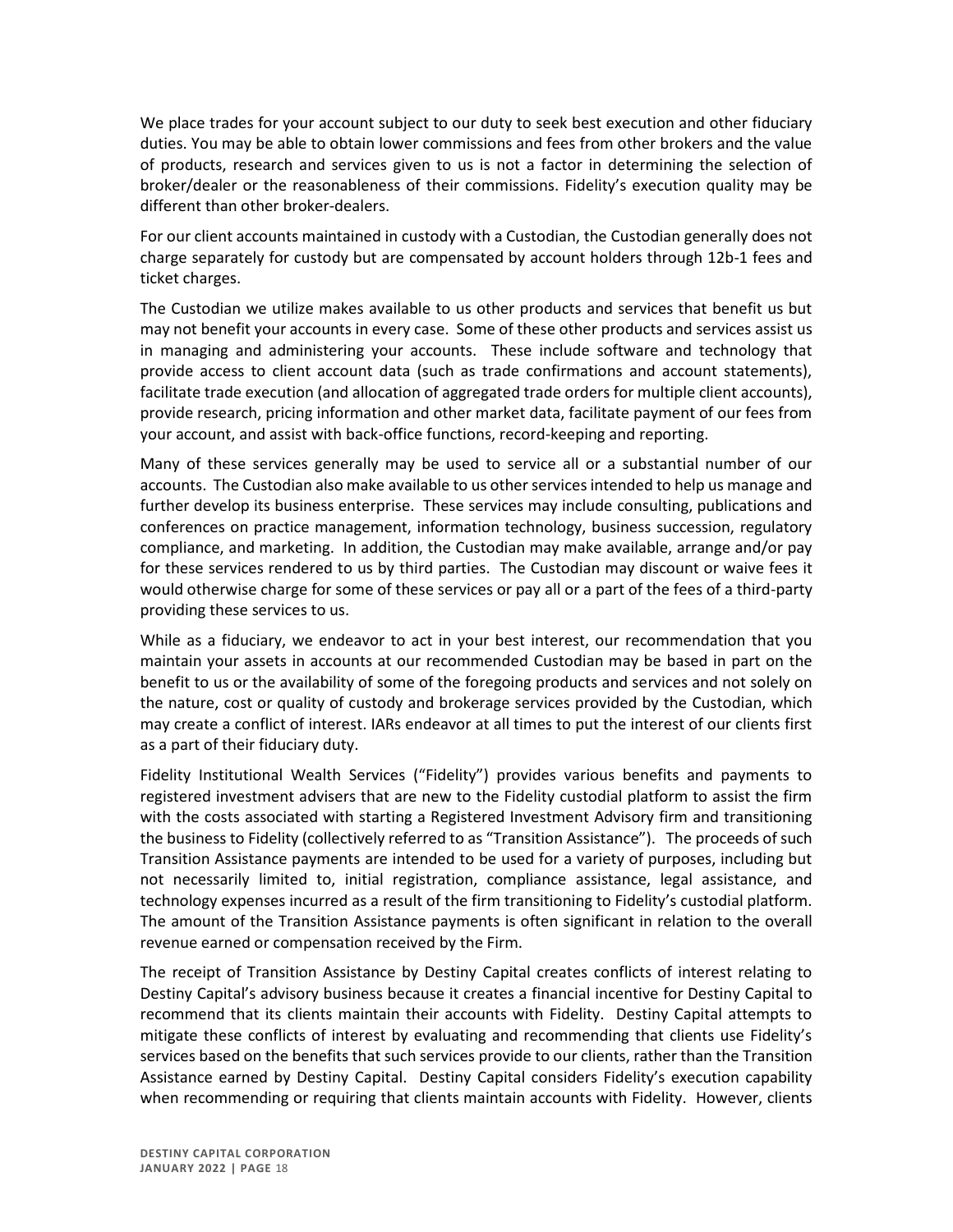should be aware of this conflict and take it into consideration in making a decision whether to custody their assets in an account at Fidelity.

## **AGGREGATION AND ALLOCATION OF TRANSACTIONS**

We may aggregate transactions if we believe that aggregation is consistent with the duty to seek best execution for our clients and is consistent with the disclosures made to clients and terms defined in the client Investment Advisory Agreement. No advisory client will be favored over any other client, and each account that participates in an aggregated order will participate at the average share price (per custodian) for all transactions in that security on a given business day. We will aggregate trades for ourselves or our associated persons with your trades, providing that the following conditions are met:

- 1. Our policy for the aggregation of transactions shall be fully-disclosed to our existing clients (if any) and the broker/dealer(s) through which such transactions will be placed;
- 2. We will not aggregate transactions unless we believe that aggregation is consistent with our duty to seek the best execution (which includes the duty to seek best price) for you and is consistent with the terms of our Investment Advisory Agreement with you for which trades are being aggregated.
- 3. No advisory client will be favored over any other client; each client that participates in an aggregated order will participate at the average share price for all our transactions in a given security on a given business day, with transaction costs based on each client's participation in the transaction;
- 4. We will prepare a written statement ("Allocation Statement") specifying the participating client accounts and how to allocate the order among those clients;
- 5. If the aggregated order is filled in its entirety, it will be allocated among clients in accordance with the allocation statement; if the order is partially filled, the accounts that did not receive the previous trade's positions should be "first in line" to receive the next allocation.
- 6. Notwithstanding the foregoing, the order may be allocated on a basis different from that specified in the Allocation Statement if all client accounts receive fair and equitable treatment and the reason for difference of allocation is explained in writing and is reviewed by our compliance officer. Our books and records will separately reflect, for each client account, the orders of which aggregated, the securities held by, and bought for that account.
- 7. We will receive no additional compensation or remuneration of any kind as a result of the proposed aggregation; and
- 8. Individual advice and treatment will be accorded to each advisory client.

### **BROKERAGE FOR CLIENT REFERRALS**

Our Firm does not receive client referrals from any Custodian or third party in exchange for using that broker-dealer or third party.

### **TRADE ERRORS**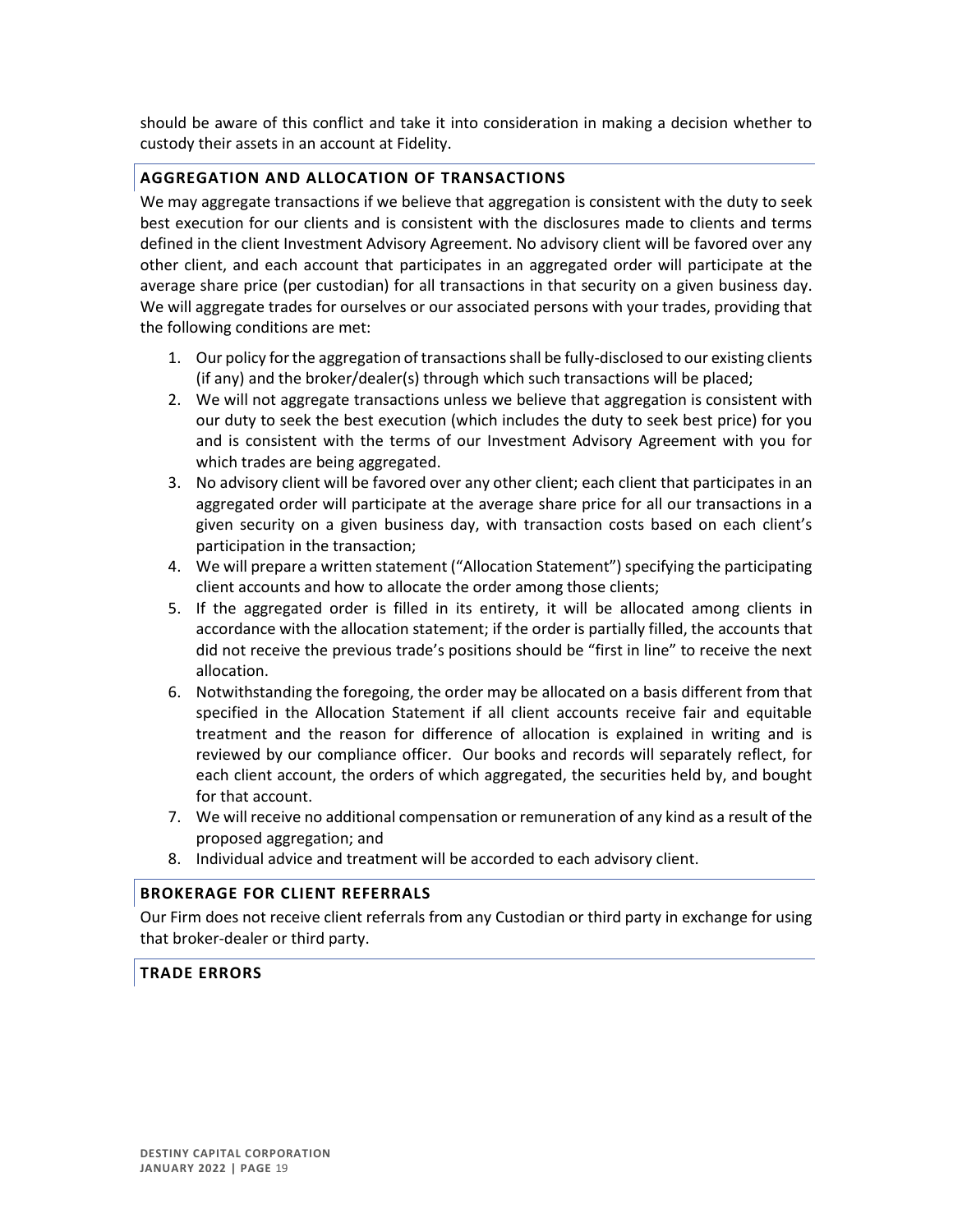We have implemented procedures designed to prevent trade errors; however, trade errors in client accounts cannot always be avoided. Consistent with our fiduciary duty, it is our policy to correct trade errors in a manner that is in the best interest of the client. In cases where the client causes the trade error, the client will be responsible for any loss resulting from the correction. Depending on the specific circumstances of the trade error, the client may not be able to receive any gains generated as a result of the error correction. In all situations where the client does not cause the trade error, the client will be made whole and we will absorb any loss resulting from the trade error if the error was caused by the firm. If the error is caused by the Custodian, the Custodian will be responsible for covering all trade error costs. If an investment gain results from the correcting trade, the gain will be donated to charity. We will never benefit or profit from trade errors.

### **DIRECTED BROKERAGE**

We do not routinely recommend, request or require that you direct us to execute transaction through a specified broker dealer. Additionally, we typically do not permit you to direct brokerage. We place trades for your account subject to our duty to seek best execution and other fiduciary duties.

### <span id="page-20-0"></span>**ITEM 13 - REVIEW OF ACCOUNTS**

#### **PORTOFIO MANAGEMENT SERVICES**

*Reviews.* While the underlying securities within Individual Portfolio Management Services accounts are continually reviewed and monitored, accounts are reviewed in the context of each client's stated investment objectives and guidelines. More frequent reviews may be triggered by material changes in variables such as the client's individual circumstances, or the market, political or economic environment.

These accounts are reviewed by: Timothy Doyle, CIO; Jarrod Musick, CEO & President; and from time to time, by other financial advisory personnel employed by the firm.

*Reports.* In addition to the monthly statements and confirmations of transactions that Portfolio Management Services clients receive from their broker-dealer, Destiny Capital Corporation provides an annual report summarizing account performance, balances, and holdings at the annual planning review. Clients are also provided with access to on-demand Albridge™ performance reports.

#### **FINANCIAL PLANNING SERVICES**

*Reviews.* While reviews may occur at different stages depending on the nature and terms of the specific engagement, typically formal reviews will be conducted annually for all discretionary clients. Non-discretionary clients are reviewed periodically depending on the needs of the client.

*Reports.* Financial Planning clients will receive a completed financial plan. Additional reports will be generated and provided at the annual review or as needed due to changing factors.

#### **CONSULTING SERVICES**

*Reviews.* While reviews do occur at different stages depending on the nature and terms of the specific engagement, typically no formal reviews will be conducted for Consulting Services clients unless otherwise contracted for. Such reviews will be conducted by the client's advisor.

*Reports.* Consulting Services clients will not receive reports unless included in the service.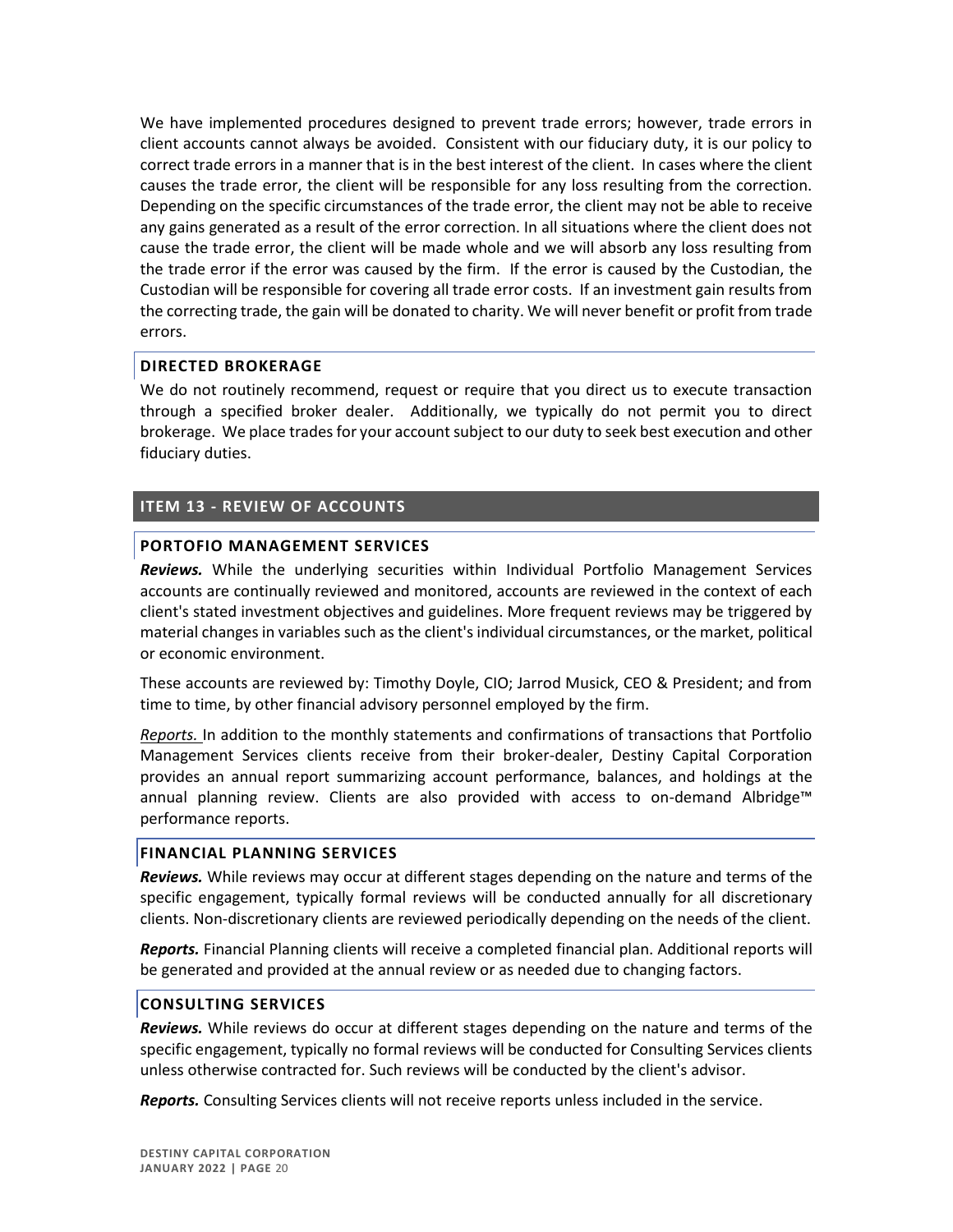## <span id="page-21-0"></span>**ITEM 14 – CLIENT REFERRALS AND OTHER COMPENSATION**

It is Destiny Capital Corporation's policy not to accept or allow our related persons to accept any form of compensation, including cash, sales awards, or other prizes, from a non-client in conjunction with the advisory services we provide to our clients. An Investment Adviser Representative who is invited to meet with portfolio managers of a mutual fund company will be allowed to attend. Attendance at conferences that are sponsored by Destiny Capital Corporation's clearing firm will be allowed.

As disclosed under Item 12 Brokerage Practices, we participate in Fidelity's institutional customer programs, and we may recommend a Custodian to you for custody and brokerage services. There is no direct link between our participation in the program and the investment advice we give to our clients, although we receive economic benefits through our participation in the program that are typically not available to any other independent Investment Advisors participating in the program. These benefits include the following products and services (provided without cost or at a discount): receipt of duplicate Client statements and confirmations; research related products and tools; consulting services; access to a trading desk serving adviser participants; access to block trading (which provides the ability to aggregate securities transactions for execution and then allocate the appropriate shares to Client accounts); the ability to have advisory fees deducted directly from Client accounts; access to an electronic communications network for Client order entry and account information; access to mutual funds with no transaction fees and to certain institutional money managers; and discounts on compliance, marketing, research, technology, and practice management products or services provided to us by third party vendors. Custodians may also have paid for business consulting and professional services received by some of our related persons. Some of the products and services made available by Custodians through the program may benefit us but may not benefit your account. These products or services may assist us in managing and administering your account, including accounts not maintained at Custodian. Other services made available by Custodian are intended to help us manage and further develop our business enterprise. The benefits received by our Firm or our personnel through participation in the program do not depend on the amount of brokerage transactions directed to Custodian. As part of our fiduciary duties to clients, we endeavor at all times to put the interests of our clients first. You should be aware, however, that the receipt of economic benefits by our Firm or our related persons in and of itself creates a conflict of interest and may indirectly influence our choice of Custodian for custody and brokerage services.

### <span id="page-21-1"></span>**ITEM 15 – CUSTODY**

We do not have physical custody, as it applies to investment advisors. Custody has been defined by regulators as having access or control over client funds and/or securities.

### **DEDUCTION OF ADVISORY FEES**

For all accounts, our Firm has the authority to have fees deducted directly from client accounts. Our Firm has established procedures to ensure all client funds and securities are held at a qualified custodian in a separate account for each client under that client's name. Clients, or an independent representative of the client, will direct, in writing, the establishment of all accounts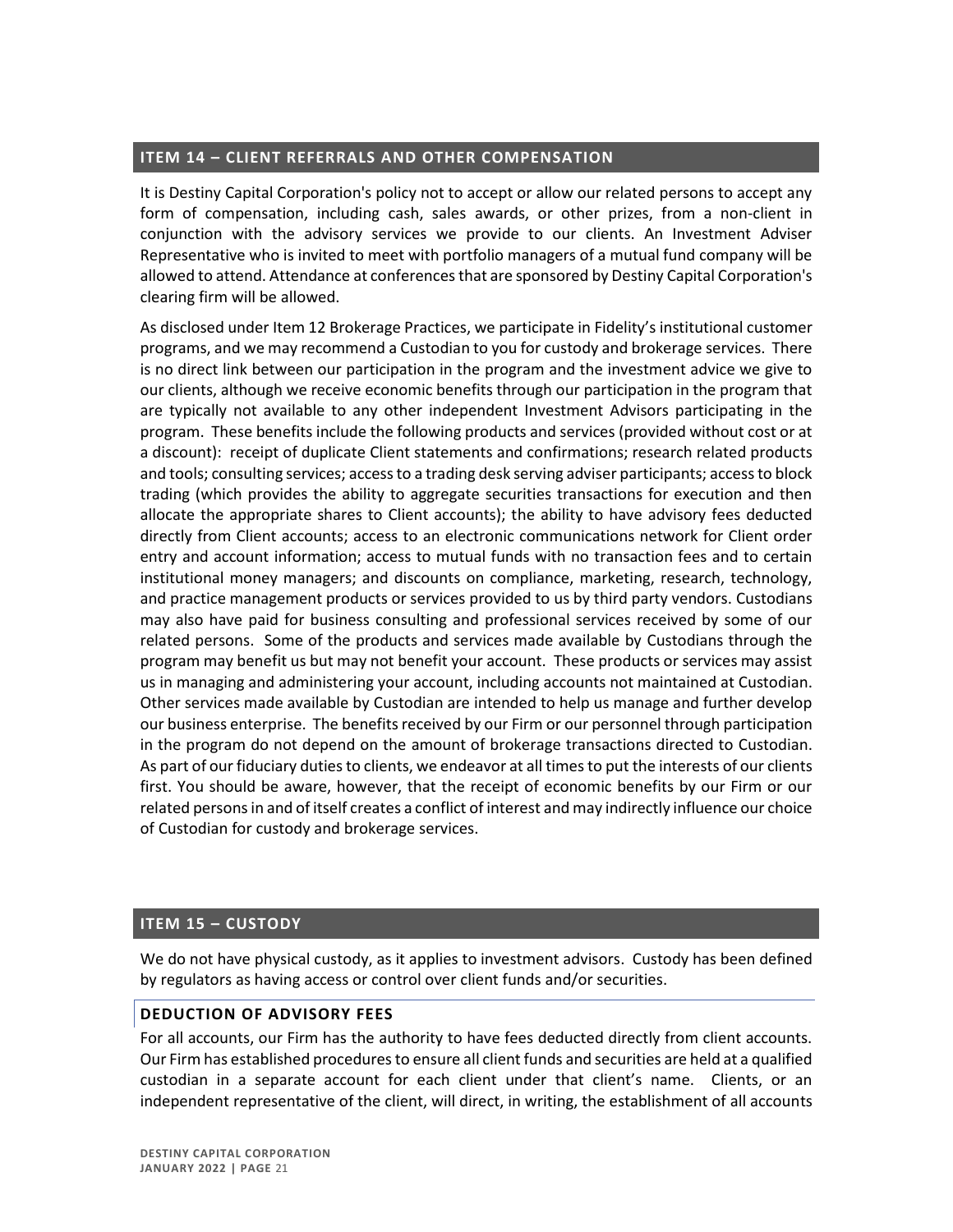and therefore are aware of the qualified custodian's name, address, and the way the funds or securities are maintained. Finally, account statements are delivered directly from the qualified custodian to each client, or the client's independent representative, at least quarterly. You should carefully review those statements and are urged to compare the statements against reports received from Destiny Capital. When you have questions about your account statements, you should contact Destiny Capital or the qualified custodian preparing the statement.

Please refer to Item 5 for more information about the deduction of adviser fees.

## **STANDING LETTERS OF AUTHORIZATION ("SLOA")**

Our Firm is deemed to have custody of clients' funds or securities when you have standing authorizations with their custodian to move money from your account to a third-party ("SLOA") and, under that SLOA, it authorizes us to designate the amount or timing of transfers with the custodian. The SEC has set forth a set of standards intended to protect your assets in such situations, which we follow. We do not have a beneficial interest on any of the accounts we are deemed to have Custody where SLOAs are on file. In addition, account statements reflecting all activity on the account(s), are delivered directly from the qualified custodian to each client or the client's independent representative, at least monthly. You should carefully review those statements and are urged to compare the statements against reports received from us. When you have questions about your account statements, you should contact us, your Adviser or the qualified custodian preparing the statement.

# <span id="page-22-0"></span>**ITEM 16 – INVESTMENT DISCRETION**

For discretionary accounts, prior to engaging Destiny Capital to provide investment advisory services, you will enter a written Agreement with us granting the Firm the authority to supervise and direct, on an on-going basis, investments in accordance with the client's investment objective and guidelines. In addition, you will need to execute additional documents required by the Custodian to authorize and enable Destiny Capital, in its sole discretion, without prior consultation with or ratification by you, to purchase, sell, or exchange securities in and for your accounts. We are authorized, in our discretion and without prior consultation with you to: (1) buy, sell, exchange and trade any stocks, bonds or other securities or assets and (2) determine the amount of securities to be bought or sold, and (3) place orders with the custodian. Any limitations to such discretionary authority will be communicated to our Firm in writing by you, the client.

The limitations on investment and brokerage discretion held by Destiny Capital for you are:

- For discretionary accounts, we require that we be provided with authority to determine which securities and the amounts of securities to be bought or sold.
- **•** Any limitations on this discretionary authority shall in writing as indicated on the investment advisory Agreement. You may change/amend these limitations as required.

In some instances, we may not have discretion. We will discuss all transactions with you prior to execution or you will be required to make the trades if in an employer sponsored account.

# <span id="page-22-1"></span>**ITEM 17 – VOTING YOUR SECURITIES**

We will not vote proxies on your behalf. You are welcome to vote proxies or designate an independent third-party at your own discretion. You designate proxy voting authority in the custodial account documents. You must ensure that proxy materials are sent directly to you or your assigned third party. We do not take action with respect to any securities or other